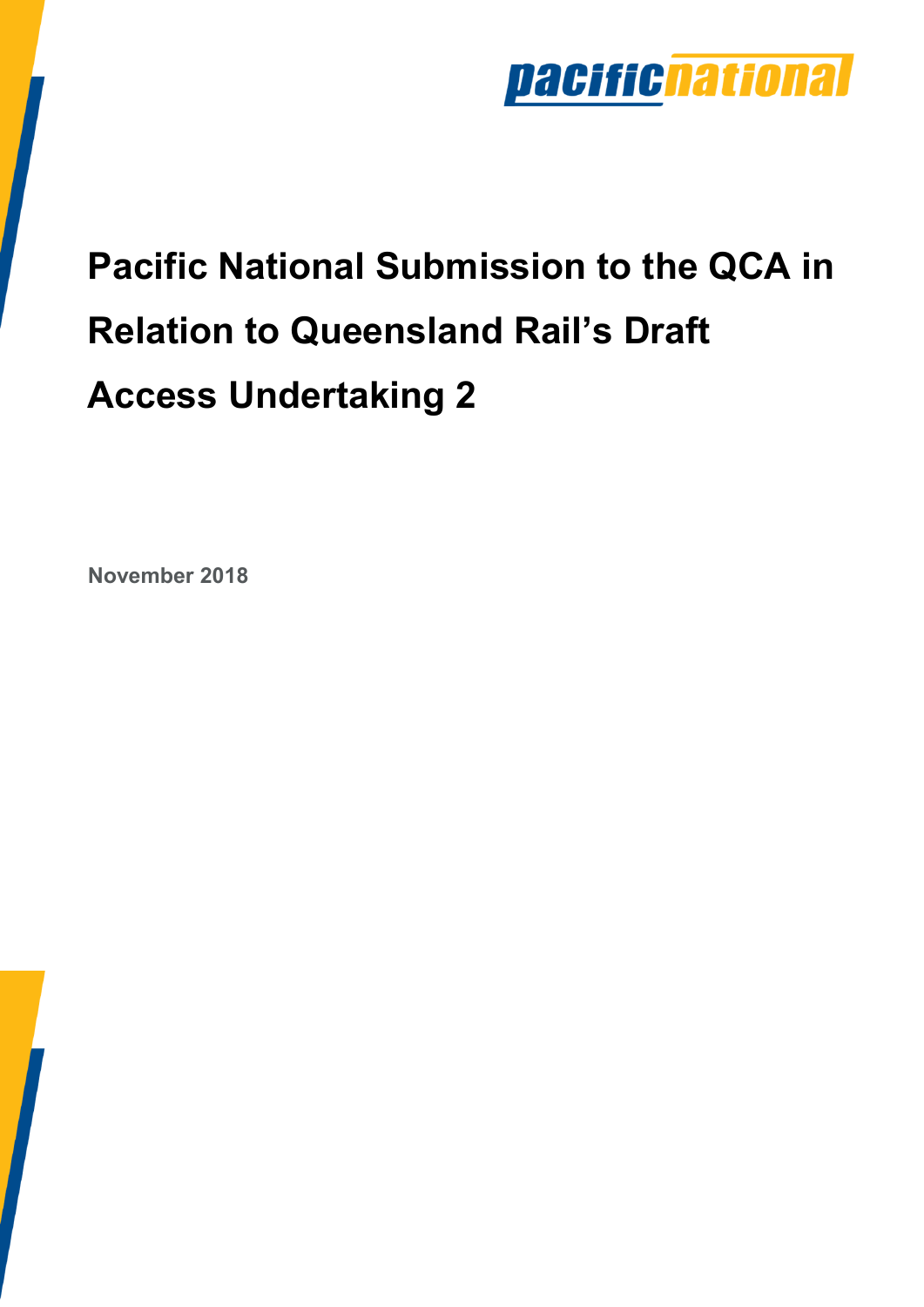#### **Table of Contents**

| Pacific National Submission to the QCA in Relation to Queensland Rail's Draft |  |
|-------------------------------------------------------------------------------|--|
|                                                                               |  |
|                                                                               |  |
| 2. Current Regulatory Environment and DAU2 Regulatory Process5                |  |
|                                                                               |  |
|                                                                               |  |
| 5. Pacific National's Specific Comments on DAU2 Standard Access Agreement     |  |
|                                                                               |  |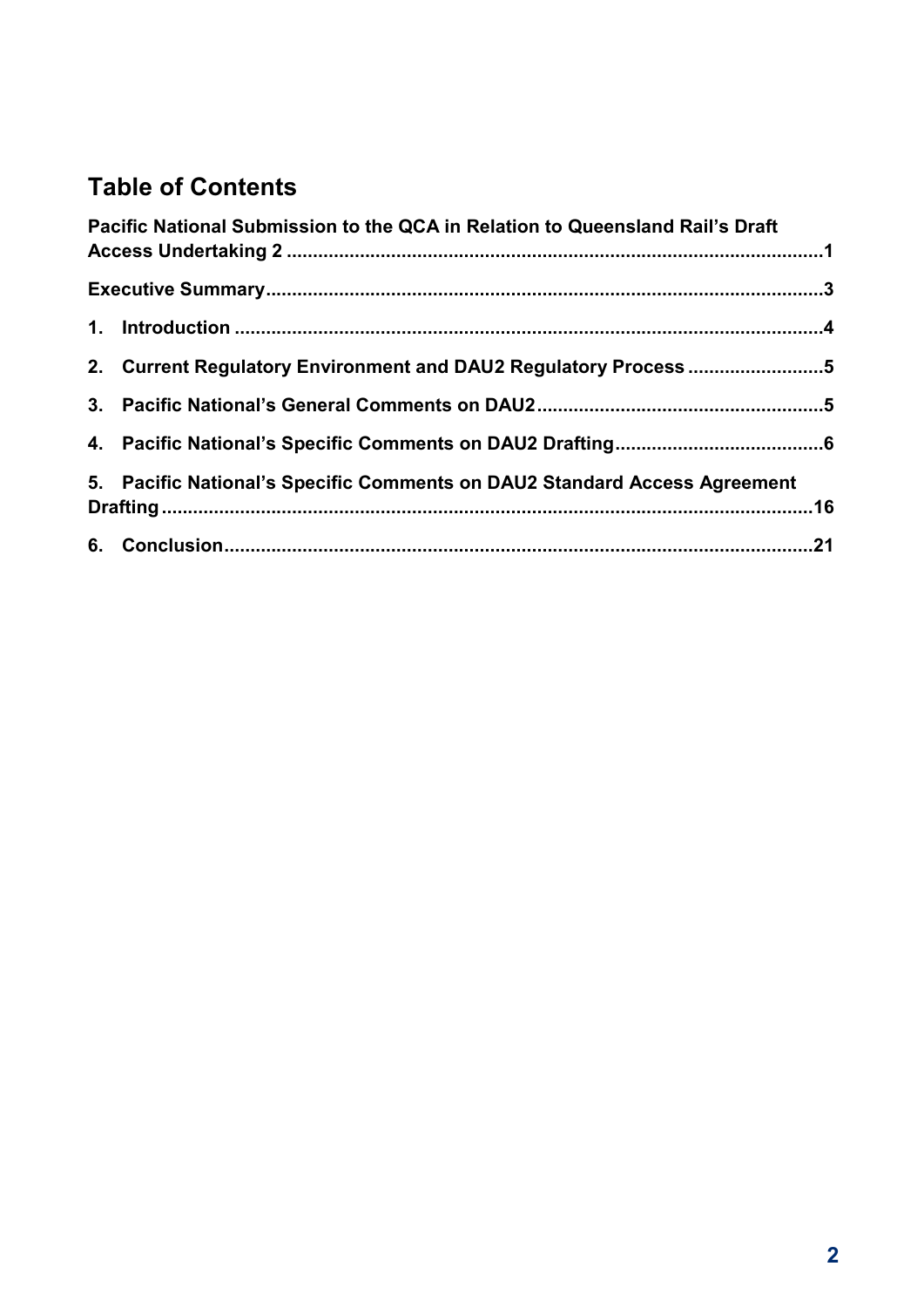## Executive Summary

Pacific National has concerns with Queensland Rail's Draft Access Undertaking (DAU2) and the associated access agreement. The most important of these Pacific National concerns include:

- Risk Shifting DAU2 inefficiently shifts risk to access seekers and access holders. Economic efficiency requires that a risk should be borne by the party best able to manage the risk. Consequently, shifting risk to access seekers and access holders who cannot manage the risk results in economically inefficient outcomes. Pacific National believes that changes should be made to DAU2 to ensure risk is borne by the party best able to manage the risk and that freight rail operations are not disadvantaged by carrying inappropriate risk.
- Relinquishment Fees DAU2 requires a relinquishment fee equivalent to 80 per cent of the present value of the aggregate take or pay charges payable on a train path to the end of the contract term. This approach to relinquishment fees acts as a very strong disincentive for long term contracting and supply chain certainty and does not promote the efficient operation of freight rail.
- Possessions DAU2 introduces a new concept of "Ad Hoc Planned Possessions" which will allow Queensland Rail to undertake a greater number of possessions outside the master train plan.
- Numerous issues with DAU2 scope and drafting, including:
	- o Application of the access undertaking to connections;
	- o Improved master planning;
	- o Timing of Queensland Rail reporting;
	- $\circ$  The need to retain the Operations Requirement Manual in the access undertaking (as removing the manual from the access undertaking reduces the level of transparency and regulatory oversight applied to Queensland Rail's operational decision making);
	- o The need to clarify the concepts "on-time" and "late" trains. Pacific National believes that current Queensland Rail practice should be changed to allow on-time windows to determine if a freight train is "on-time"; and
	- o Security deposits.

In making this submission Pacific National seeks that the QCA not approve DAU2 until the matters raised by Pacific National in this submission are addressed.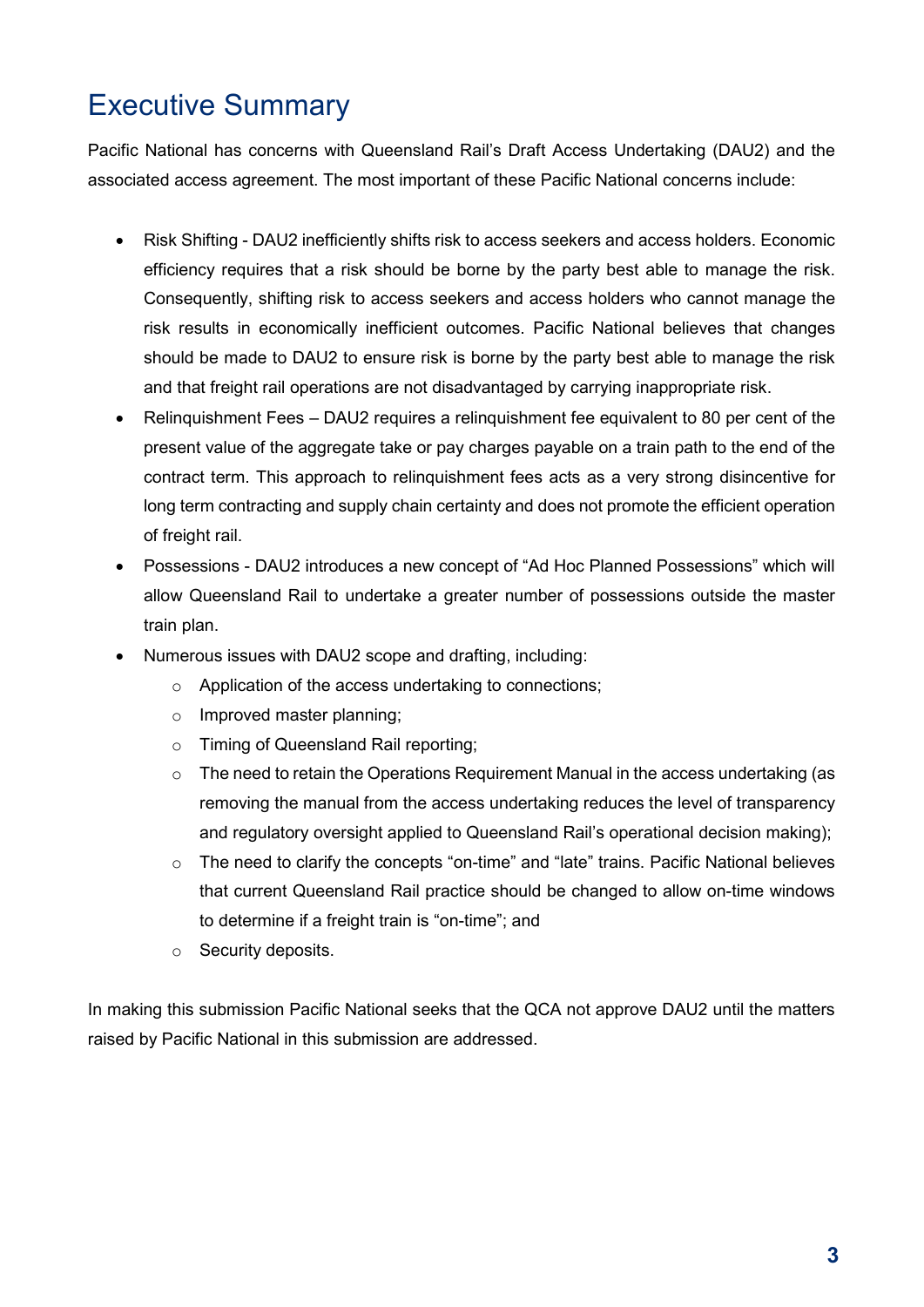# 1. Introduction

Pacific National welcomes the opportunity to respond to the QCA in relation to Queensland Rail's DAU<sub>2</sub>.

Pacific National is one of Australia's largest freight rail operators and undertakes extensive rail activities in Queensland. In particular, Pacific National holds access and operates trains on both Queensland Rail's Mt Isa Line and North Coast Line. These lines are covered by DAU2. Pacific National's operations on these lines include:

- holding access and operating intermodal trains and miscellaneous trains on the North Coast Line;
- operating bulk trains on the North Coast Line; and
- holding access and operating intermodal trains and bulk trains on the Mt Isa Line.

Given these operations Pacific National's focus is on the DAU2 and the Standard Access Agreement as it applies to the Mt Isa Line and North Coast Line. Pacific National does not operate on the West Moreton System and is not intending to comment in detail on the draft access pricing which DAU2 proposes should apply to this system.

This Pacific National submission will focus on:

- Pacific National's general position on DAU2 (section 3 of this submission);
- Pacific National's detailed comments on DAU2 and the proposed Standard Access Agreement. Pacific National recognises that Queensland Rail has made limited changes to the 2016 Access Undertaking and Standard Access Agreement. Sections 4 and 5 of this submission largely comment on changes to DAU2 (section 4) and the proposed Standard Access Agreement (section 5) but will also make comment on some current sections of the 2016 Access Undertaking and Standard Access Agreement that Pacific National believes should be improved.

In making this submission Pacific National seeks that the QCA not approve DAU2 until the matters raised by Pacific National in this submission are addressed.

This submission does not contain any confidential information and is a public submission.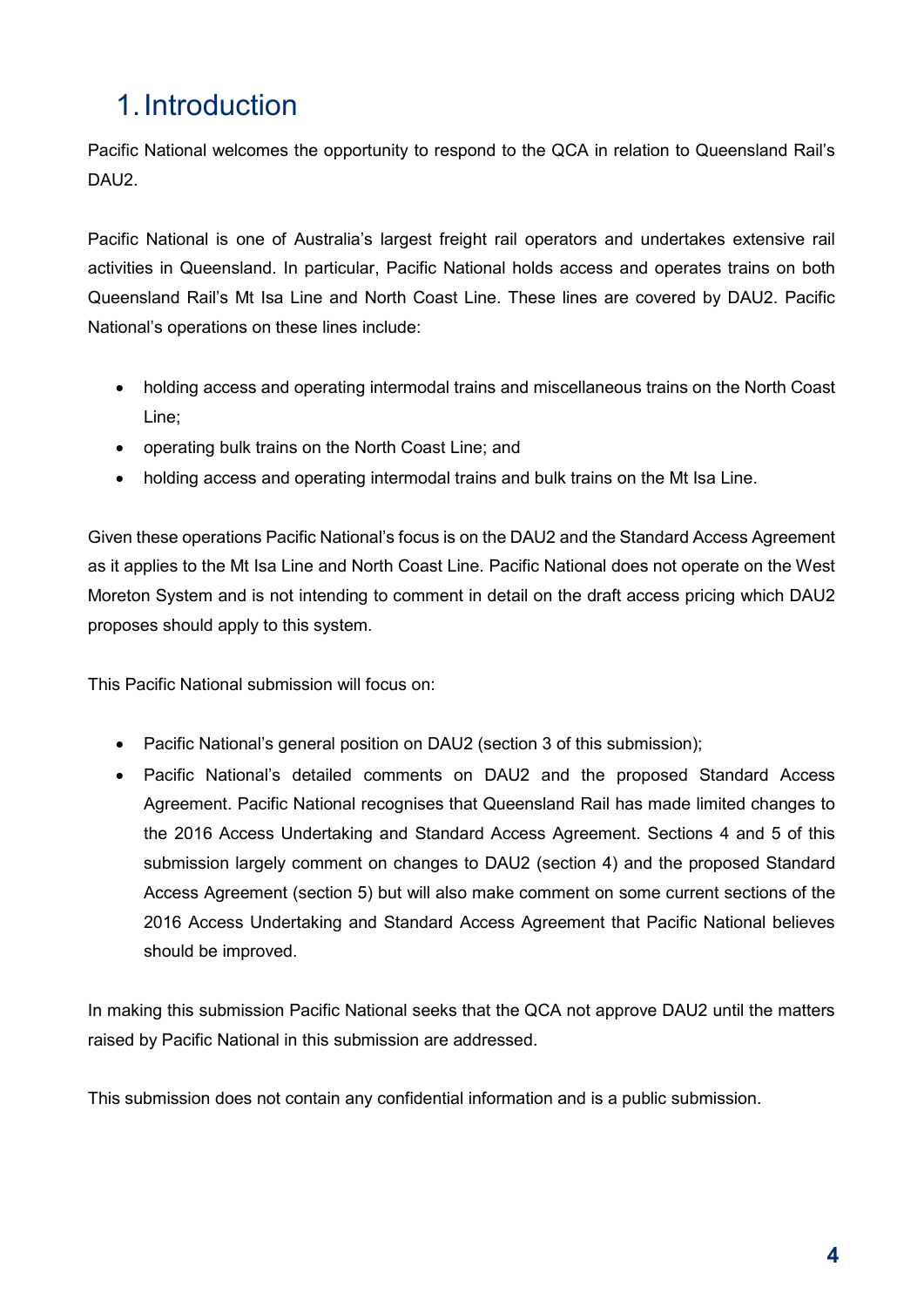## 2. Current Regulatory Environment and DAU2 Regulatory Process

In making this submission Pacific National recognises that the QCA is currently undertaking a review of the declaration of certain rail assets under the QCA Act, where the rail assets subject to the review include the Queensland Rail track assets. In making this submission Pacific National assumes that the Queensland Rail track assets currently subject to the QCA Act will continue to be subject to the relevant provisions of the QCA Act into the future.

Pacific National understands that the QCA is likely to release preliminary findings of this review in December 2018. Pacific National reserves the right to make a further submission on DAU2 if these preliminary findings are not consistent with the Pacific National assumption that all of the Queensland Rail track assets currently subject to the QCA Act will continue to be subject to the QCA Act beyond 2020.

On 21 September 2018 the QCA released a set of eleven topics relating to DAU2 on which the QCA was seeking comment. These eleven topics relate to specific clauses in DAU2 and the Standard Access Agreement and are largely addressed by Pacific National in sections 4 and 5 of this submission. Pacific National does not address QCA's topics 9, 10 and 11 in this submission as these topics apply to the tariff calculations and mechanisms for the West Moreton System. Pacific National does not operate on this System and consequently is not addressing these matters.

#### 3. Pacific National's General Comments on DAU2

Risk Shifting: In the various submissions Pacific National made to the regulatory process applying to the 2016 Access Undertaking, Pacific National also consistently argued that the Access Undertaking and Standard Access Agreement inefficiently shift risk to access seekers and access holders. Pacific National believes that economic efficiency requires that a risk should be borne by the party best able to manage the risk. Consequently, shifting risk to access seekers and access holders who cannot manage the risk results in economically inefficient outcomes. The QCA should identify risk shifting when assessing DAU2 and changes should be made to ensure risk is borne by the party best able to manage the risk and that freight rail operations are not disadvantaged by carrying inappropriate risk<sup>1</sup>.

Relinquishment Fees Under the 2016 Access Undertaking and DAU2 if an access holder seeks to permanently relinquish a train path they must pay a relinquishment fee equivalent to 80 per cent of

<sup>-</sup>1 Several examples of risk shifting are highlighted in sections 4 and 5 of this Pacific National submission.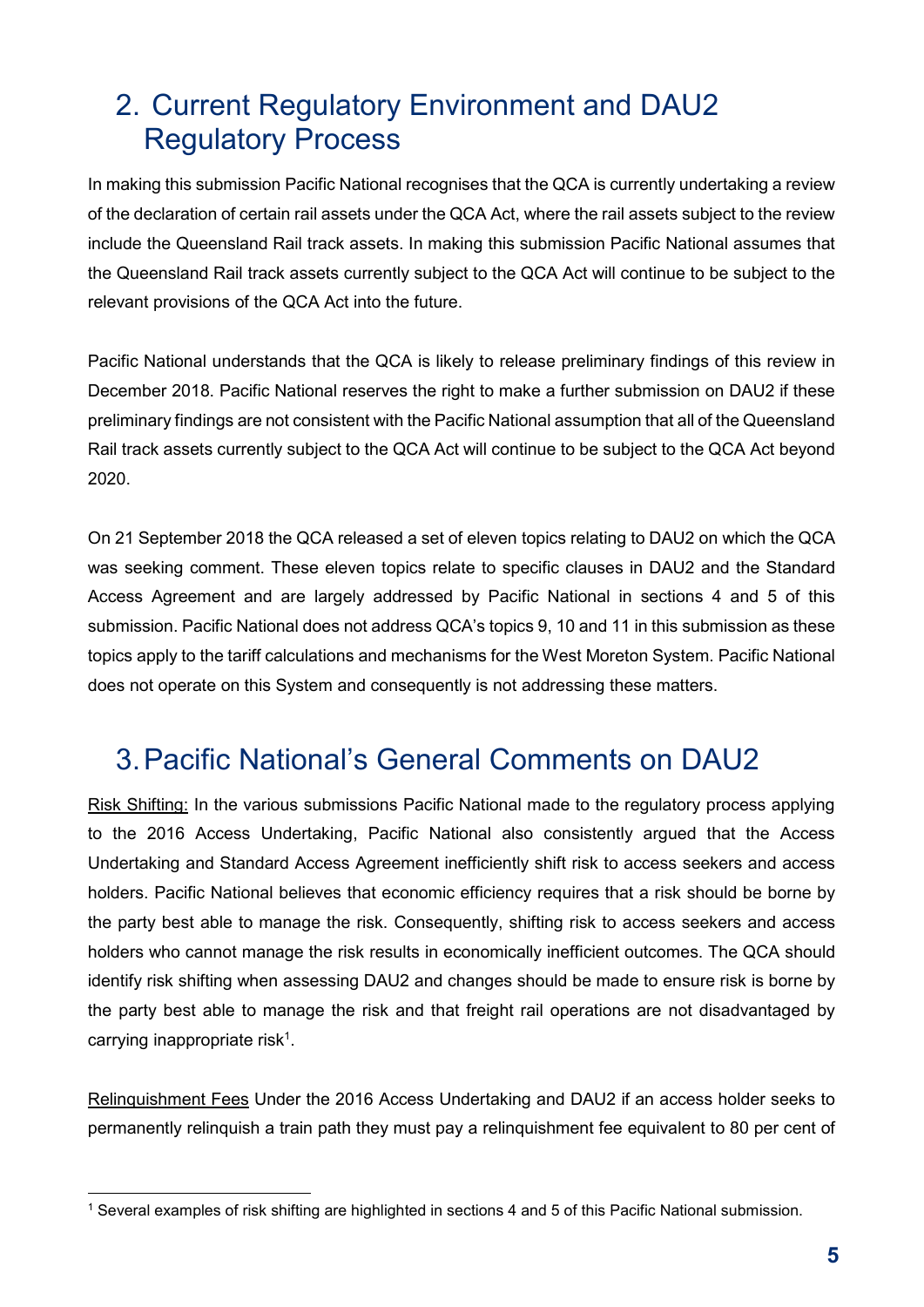the present value of the aggregate take or pay charges payable on the path to the end of the contract term.

Pacific National strongly believes that this approach to relinquishment fees acts as a very strong disincentive for long term contracting. If QCA and Queensland Rail wish to promote increased efficiency and increased certainty in freight operations, then the relinquishment fee should be reassessed.

Further to this issue while some other freight rail track access providers in Australia require the payment of relinquishment fees these fees will typically result in fees which are substantially less than the approach taken by Queensland Rail in the 2016 Access Undertaking and DAU2.

Possessions and Planning: DAU2 introduces a new concept of "Ad Hoc Planned Possessions" which will allow Queensland Rail to undertake a greater number of possessions outside the master train plan to the detriment of end users and train operators. The scope for Queensland Rail to undertake possessions outside the master train plan must be curtailed.

Intermodal Renewal Rights: Pacific National recognises that the coverage of all intermodal traffics by clause 2.9.3 in the 2016 Access Undertaking may not have been intended and that both Queensland Rail and the QCA had intended for these renewal rights to only apply to coal and bulk mineral products. Pacific National notes that DAU2 clause 2.9.3 introduces a changed concept of renewal rights such that these rights only apply to bulk mineral and coal freight rather than all freight.

Pacific National has some concerns with the narrowing of the scope of these renewal rights so that they only apply to bulk mineral and coal traffics. In particular, the scope of renewals should be broadened to include non-mineral bulk products and intermodal traffics related to bulk production.

## 4. Pacific National's Specific Comments on DAU2 **Drafting**

Pacific National's specific comments on DAU2 are outlined in this section 4. Note that most of these comments are focused on sections of DAU2 which have been amended from the 2016 Access Undertaking but there are some comments on some unamended sections of the current 2016 Access Undertaking that Pacific National believes must be improved.

DAU2 Preamble – Pacific National recognises that the Preamble is "carved out" of the Access Undertaking for legal purposes, however Pacific National queries if the Preamble adds anything to the Access Undertaking. Pacific National believes that the preamble could be deleted.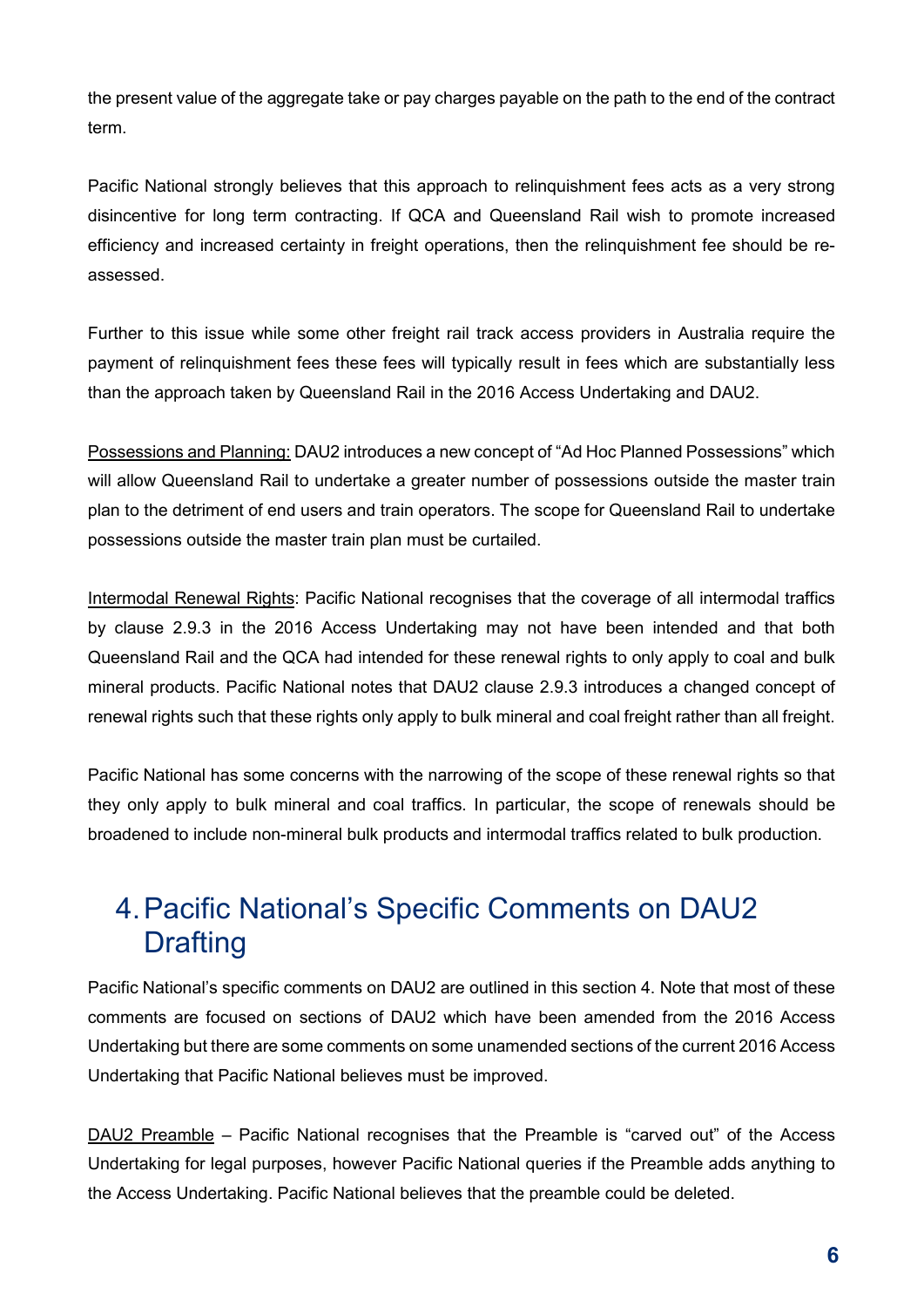DAU2 1.1 Duration – The term of this Access Undertaking is to June 2025. Pacific National supports an access undertaking term of at least five years.

DAU2 1.2 Scope – The Access Undertaking should explicitly apply to Queensland Rail network connections as well as Queensland Rail network access. To this end Pacific National notes that the Aurizon Network Access Undertaking explicitly applies to connections and includes a standard form connection agreement.

Pacific National believes that ideally a QCA approved Queensland Rail standard form connection agreement should be developed for Queensland Rail network connections. However, as a minimum, Pacific National believes that the new Access Undertaking should apply to Queensland Rail network connections and allow for Access Undertaking dispute resolution clauses to apply to these connection agreements.

The inclusion of connection agreements in the Queensland Rail Access Undertaking would limit the ability of Queensland Rail to use its position to shift risks and costs to access seekers and access holders through commercially negotiated connection agreements that have no recourse to regulatory dispute resolution processes.

DAU2 1.5 Master Planning and Extension Coordination – Pacific National recognises that the 2016 Access Undertaking required Queensland Rail to prepare Regional Network Master Plans within 12 months subject to industry agreement to fund these plans, however this agreement was not forthcoming. Consequently, DAU2 is proposing that a Regional Network Master Plan will be developed for a System upon a request from the relevant System users (where System users would fund the plan). Furthermore, at the current time planning and funding of the North Coast Line is undertaken by the Queensland Department of Transport and Main Roads rather than Queensland Rail and so in DAU2 the North Coast Line is excluded from this clause.

Pacific National believes that this DAU2 proposed drafting could be improved by:

- having Queensland Rail fund the Regional Network Master Plans for the Systems planned and funded by Queensland Rail; and
- including the North Coast Line in the proposed DAU2 drafting, as by 2025 the situation regarding planning and funding of the North Coast Line may have changed. Pacific National suggests that wording could be inserted which states that to the extent Queensland Rail controls the funding and planning of the North Coast Line then this clause 1.5 applies to the North Coast Line.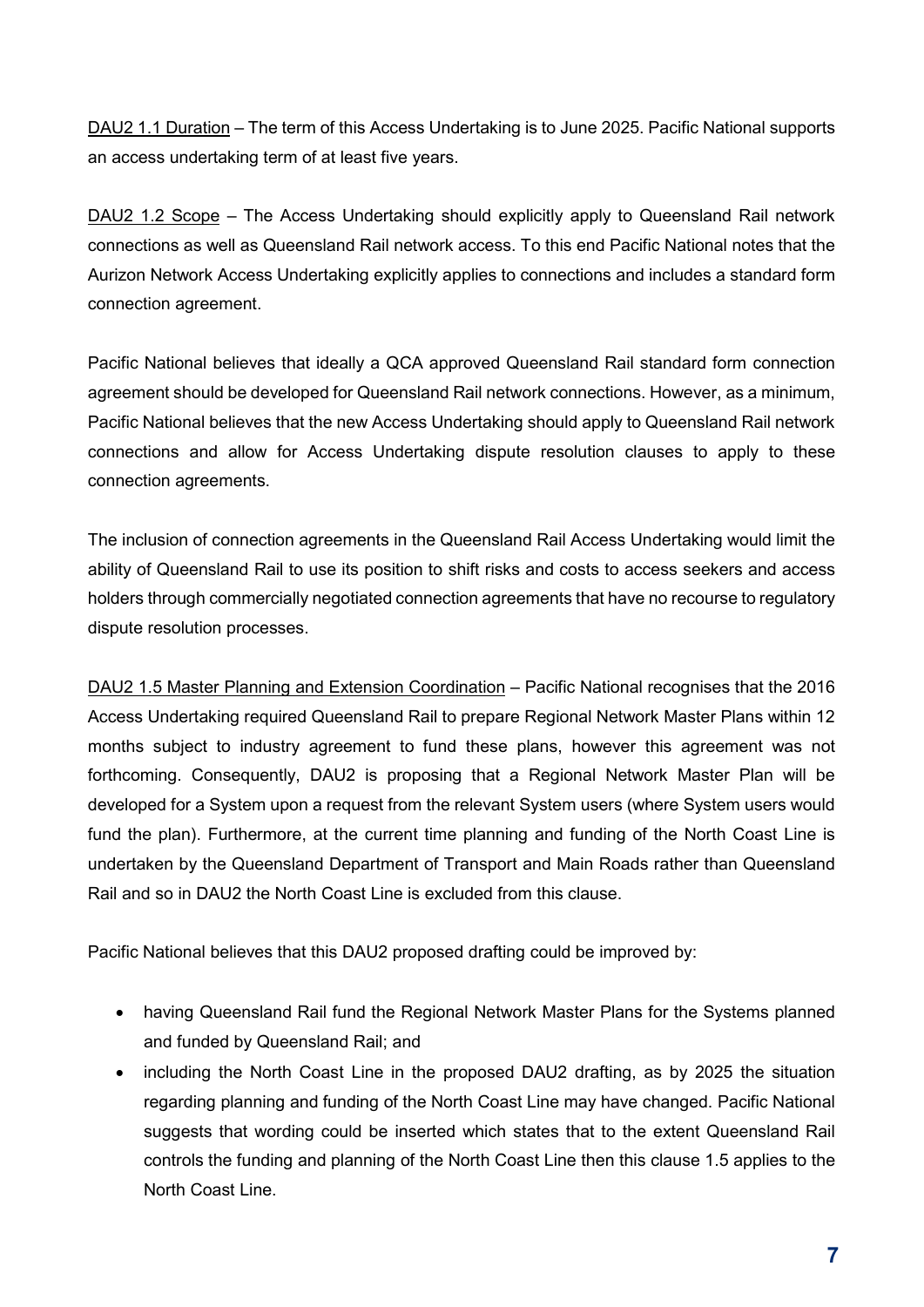DAU 2.1.1 Access Applications – Pacific National supports the change to 2.1.1 a) which allows some flexibility is access applications. Access Applications which, for example, extend the term of an existing service or amend the timetables for existing services should not be required to go through the complete access application process as this imposes an unnecessary administrative burden on both the access holder and Queensland Rail.

Pacific National notes that new DAU2 2.1.1 wording requires that "Access Applications must be sent to the address nominated on Queensland Rail's website"<sup>2</sup>. Pacific National recognises that initial access applications should be via this address but subsequent changes to an access application typically arise due to exchanges between the access seeker and a Queensland Rail officer assigned to manage the access application. Pacific National suggests that the wording could be amended to the wording below:

*Initial access applications must be sent to the address nominated on the Queensland Rail website and variations relating to the access application are via either the address nominated on Queensland Rail's website or to the Queensland Rail officer assigned to manage the access application.* 

DAU2 2.2.2 Requirement for Confidentiality Agreement. – Pacific National has several concerns with the amended DAU2 drafting in clause 2.2.2 d). In particular:

- the disclosures permitted in 2.2.2 d) must be required to be made explicit in any confidentiality agreement such that the parties to the agreement are aware that such disclosures may occur. (that is the disclosures should not just be contained in the Access Undertaking). If these disclosures are a concern to the parties at the time, then they can address this via the wording of the confidentiality agreement drafted at that time; and
- the disclosure permitted in 2.2.2 d) iii) C) 2) to "other officers and employees" of the Rail Authority is too broad. This disclosure should be restricted to the board and senior executives of the Rail Authority.

DAU2 2.2.3 Ring Fencing Arrangement –Pacific National has concerns with the fact that Queensland Rail operates a network which provides freight access to third parties and passenger train services to itself.

<sup>-</sup> $^2$  The 2016 Access Undertaking was silent on this matter, implying an Access Application could be sent to an undefined address at Queensland Rail.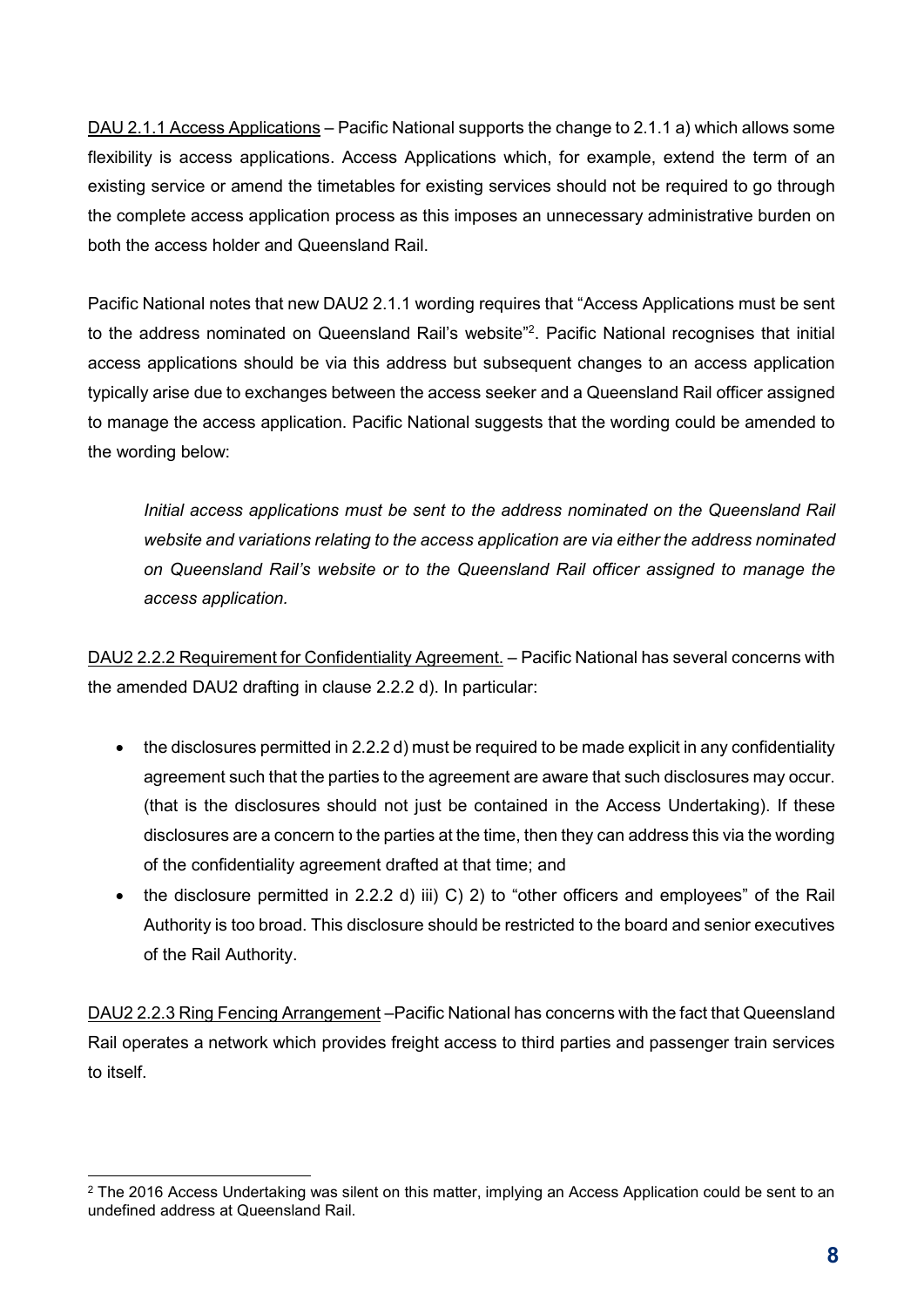Pacific National believes that the Access Undertaking should contain some requirements for separation between Queensland Rail functions and a high level of transparency in Queensland Rail's pathing and operational decision making. In particular:

- Pacific National supports the separate QCA regulatory process that seeks to ensure a rigorous cost allocation manual applies to Queensland Rail to minimise any cost shifting or cross-subsidisation; and
- Pacific National opposes the removal of the Operating Requirements Manual from the Access Undertaking as this reduces the level of transparency and regulatory oversight applied to Queensland Rail's operational decision making.

DAU2 2.9.3 Renewals – the 2016 Access Undertaking allows access agreements for all freight types (including intermodal freight) to be renewed provided certain conditions are met. Pacific National understands from Queensland Rail that both Queensland Rail and the QCA had intended for these renewal rights to only apply to coal and bulk mineral products. Pacific National is seeking that the QCA confirm this understanding.

Pacific National has some concerns with the narrowing of the scope of these renewal rights. In particular:

- bulk products which are not minerals should be included; and
- some intermodal traffics, notably on the Mt Isa Line are related to bulk production. These intermodal traffics should remain covered by clause 2.9.3. Thus, Pacific National seeks that intermodal traffics related to bulk and coal production remain covered by clause 2.9.3.

Pacific National recognises that these renewal provisions provide miners with improved certainty in supply chain contracts which helps underpin investments and protects miners against the stranding of mining assets.

In addition, Pacific National notes that under DAU2 drafting the term of any renewal for coal and bulk products is limited to ten years. In the context of providing improved supply chain certainty for mines and protecting mines and mining assets from stranding Pacific National seeks that the QCA confirm the acceptability of this time frame with miners and other end users.

DAU2 4.3 Operating Requirements Manual – Pacific National notes that the DAU2 section 4.3 has been amended to require Queensland Rail to consult with access holders and rolling stock operators before making any amendments to the Operating Requirements Manual (which has been removed from the access undertaking).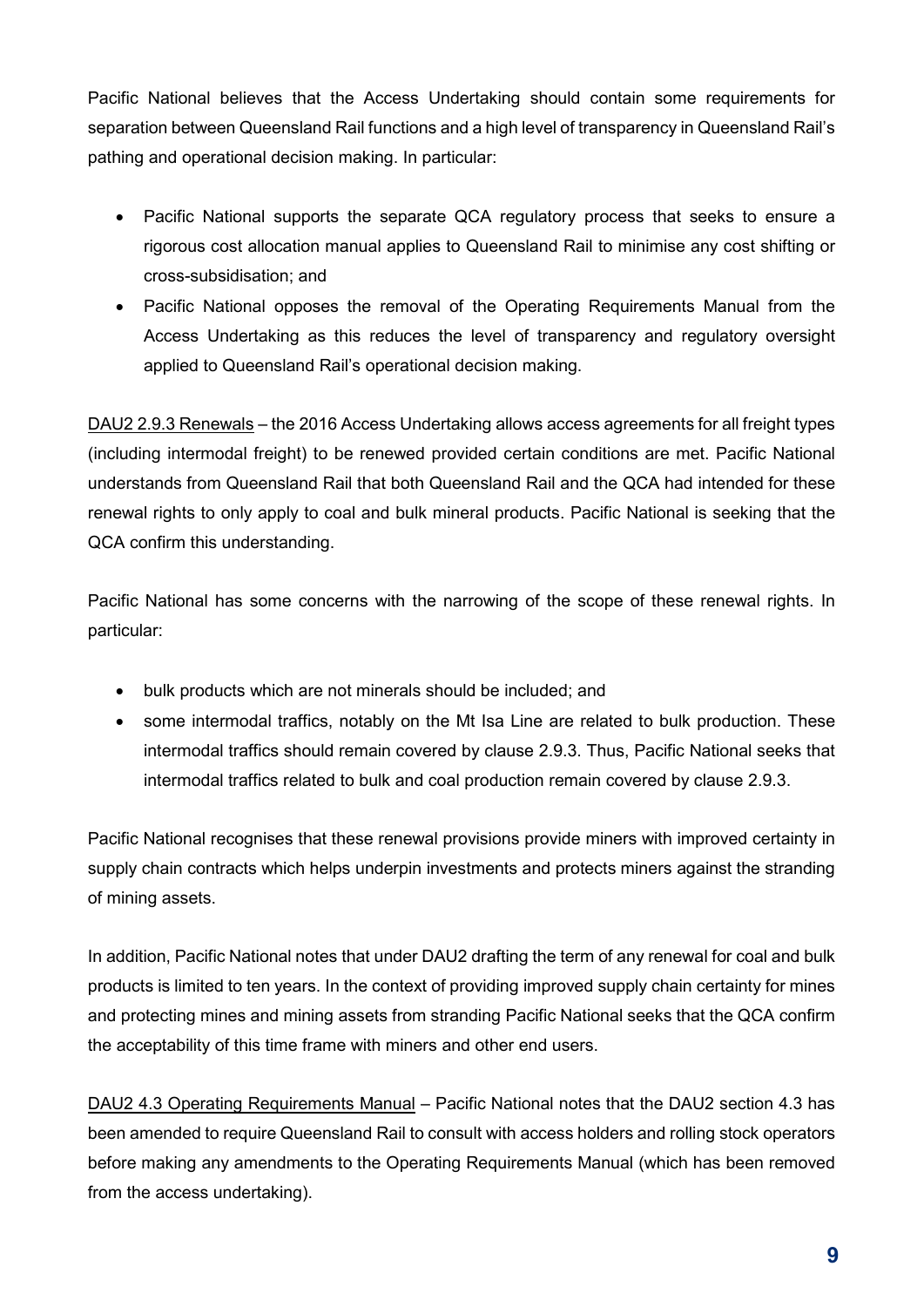Pacific National does not support the removal of the Operating Requirements Manual from the access undertaking, however if the removal of the manual from the access undertaking occurs then Pacific National believes that the consultation in 2.4.3 should be strengthened by also requiring Queensland Rail to:

- consult with access holders and rolling stock operators if other Queensland Rail documents documents referenced in the Access Undertaking or Operating Requirements Manual are changed; and
- provide a statement to access holders and rolling stock operators when, following consultation, Queensland Rail does not adopt changes proposed by access holders and rolling stock operators. This statement should set out the reasons why Queensland Rail has not accepted the changes proposed by access holders and rolling stock operators. (In setting out these reasons Queensland Rail could use as a broad guide the drafting Queensland Rail has included in DAU2 Schedule E 1.5 which requires the QCA to set out reasons for certain decisions). Thus the 2020 Access Undertaking should include additional wording in clause 4.3 which states:

*Following consultation Queensland Rail should provide a statement of reasons setting out the basis and rationale for any variations made to the Operating Requirements Manual by Queensland rail including details of assumptions made by Queensland Rail.* 

Further to this matter, Pacific National opposes the removal of the Operating Requirements Manual from the Access Undertaking as this reduces the level of transparency and regulatory oversight applied to Queensland Rail's operational decision making. The Operating Requirements manual should be reinstated in the Access Undertaking.

DAU2 5.1.2 Contents of Quarterly Report – Pacific National notes that clause 5.1.2 a) x) implicitly defines that a possession that commences or concludes with 30 minutes of its scheduled time is "on time" and does not need to be reported. Pacific National believes that this approach is flawed as there is currently no 30 minute "on-time" window allowed for freight train schedules. An "on-time" freight train could be delayed 10 minutes by an "on-time" possession finishing late but this freight train would then be 10 minutes behind schedule. Pacific National strongly believes that Queensland Rail should hold itself accountable to the same "on-time" windows to which it holds its freight customers. In this case the proposed changes should either be removed, or alternatively freight trains should be provided with 30 minutes "on-time" windows.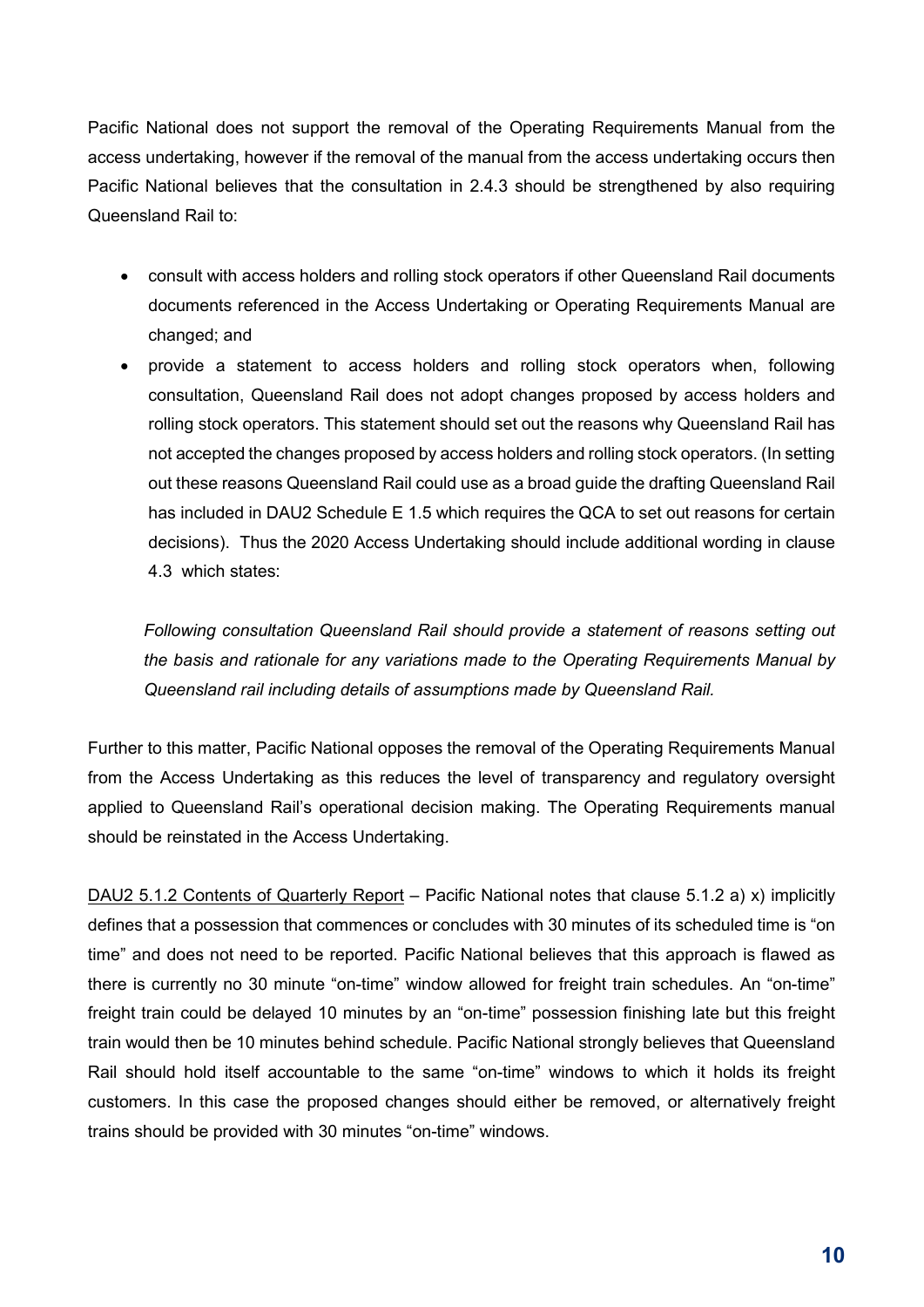Pacific National notes that DAU2 section 5.1.2 b) has been amended to clarify that the Queensland Rail quarterly reports relate only to freight and long-distance passenger data and operations, not urban passenger data and operations. Pacific National has no fundamental concern with excluding metropolitan passenger trains and including long distance passenger trains but seeks that the QCA confirm that metropolitan passenger services were inadvertently included in the reporting requirements in the 2016 Access Undertaking.

Pacific National notes that clause 5.1.2 b) definitions of included services includes coal, bulk minerals, freight products and long-distance passenger services, however the definition does not explicitly include some freight products such as bulk agricultural product services. Pacific National believes it may be preferable to draft a clause which defines the relevant services by excluding urban passenger train services rather than draft a clause which seeks to include relevant services by identifying different freight types.

DAU2 5.2.1 Obligation to Publish Annual Report – DAU2 section 5.2.1 has been amended such that the Queensland Rail Annual Performance Report for a financial year is now to be published by 31 December rather than 31 October of the following year. Queensland Rail's rationale for this change is that the logical order for auditing the relevant documents is auditing general financial statements, then Below Rail Financial Statements (currently due 31 December) and then the Annual Performance Report (currently due 31 October), so that the Annual Performance Report can be consistent with the Below Rail Financial Statements.

Pacific National supports continuing the practice of releasing the Annual Performance Report by 31 October and believes that the Below Rail Financial Statements timing should be aligned to the Annual Performance Report timing so that both are published by 31 October.

DAU2 6.1.2 Application of Dispute and Complaint Resolution Process – Pacific National is concerned that this clause appears to require access holders to deal with access disputes under their access agreement with Queensland Rail and not under the QCA approved Access Undertaking. Under this clause the Access Undertaking applies to disputes with access seekers (but not access holders).

Pacific National believes that clause 6.1.2 must be amended. In negotiating an access agreement Queensland Rail is likely to have a stronger position than a counter party, and while a standard form access agreement may be used, there is scope to amend this agreement and there are many operational and commercial matters (for example security deposits) which are negotiated between the parties. Pacific National believes that both access seekers and access holders must have recourse to the dispute resolution clauses in the Access Undertaking to ensure that the Queensland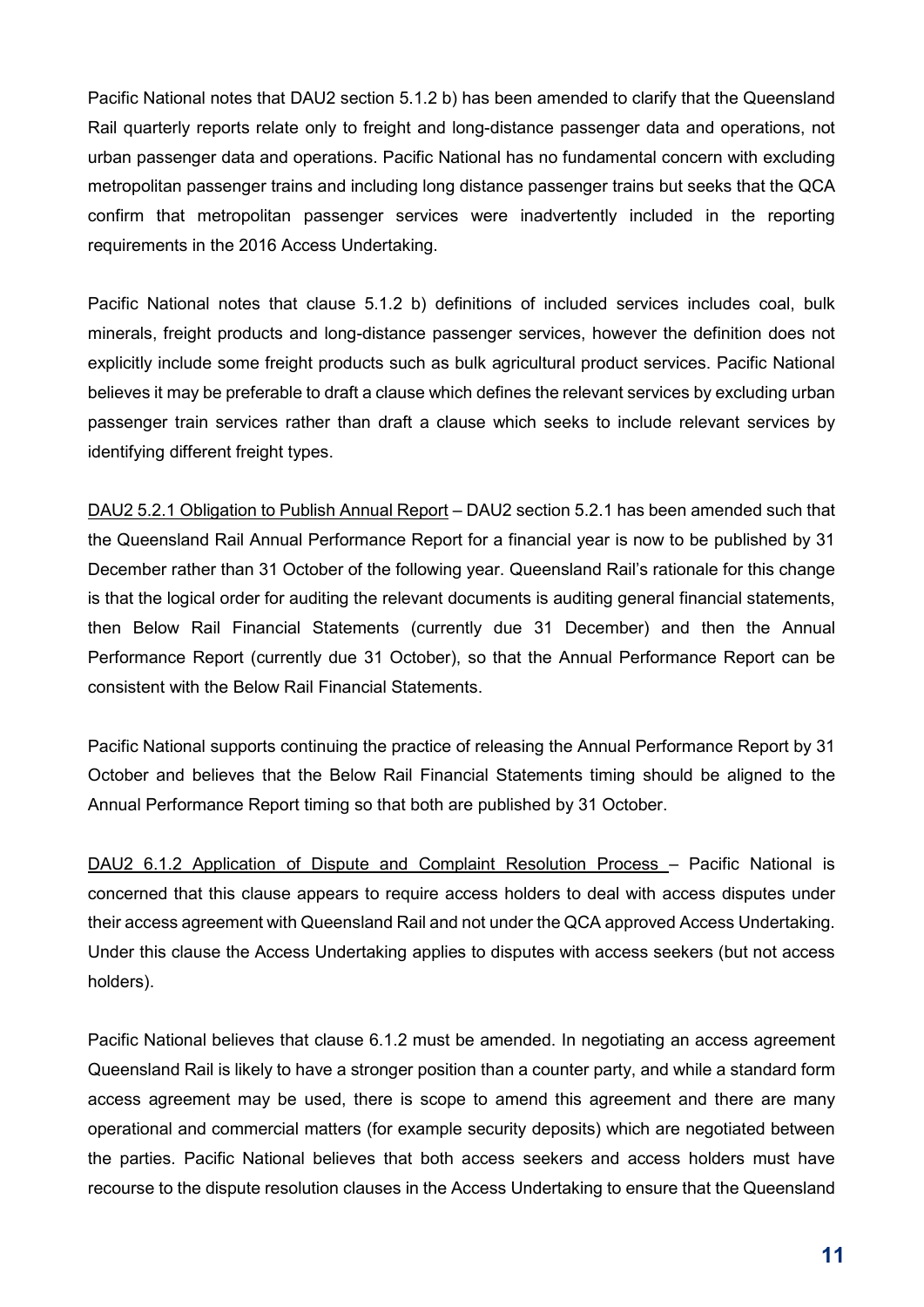Rail access regime has a strong and independent dispute resolution mechanism to underpin the "negotiate and arbitrate" element of the rail access regime.

DAU2 6.1.4 Resolution by QCA – Pacific National notes that sections 6.1.4 b) and c) of the 2016 Access Undertaking required the QCA to refer any sections of a dispute which related to rail safety to the rail safety regulator. These sections have been deleted due to changes in the rail safety framework that now applies to Queensland Rail with the implementation of the Rail Safety National Law (Queensland) Act 2017.

This deletion removes obligations on the QCA to ask the rail safety regulator to decide on aspects of disputes which relate to safety matters and for any QCA decision to be consistent with this rail safety regulator decision. While the change in the rail safety framework has resulted in these DAU2 sections being deleted Pacific National continues to encourage the QCA (or any other arbitrator) to seek the advice of rail safety experts when elements of an access dispute relate to rail safety.

DAU2 Definitions and Interpretations – Pacific National has the following comments on new or amended definitions contained in clause 7 of DAU2:

- Ad Hoc Planned Possessions this new definition relates to a new possession concept whereby Queensland Rail will be able to plan possessions outside of the Master Train Plan. These possessions will have a negative impact on train operations and end users.
- Operating Requirements Manual this definition notes that the Operating Requirements Manual is amended from time to time by Queensland Rail. As outlined elsewhere in this submission Pacific National is concerned with the ability of Queensland Rail to unilaterally amend the Operating Requirements Manual. Pacific National's position is that any changes to the Operating Requirements Manual must be subject to consultation with train operators and other parties as appropriate.
- Special Event this definition of Special Event is currently too broad as it includes numerous events identified by name, "major sporting events" and "other events notified to Queensland Rail from time to time ..for which Queensland Rail is required to provide passeneger services in addition to the then scheduled passeneger timetable". Pacific National believes that a Specail Event could simply be "an event for which Queensland Rail is required to provide passeneger services in addition to the then scheduled passeneger timetable". Pacific National's concerns with the impact of Special Events on freight rail operations are outlined elsewhere in this submission.
- Terminating Date this definition includes drafting which means that the Access Undertaking will terminate for any part of Queensland Rail service if that part of the service ceases to be declared. Given the 2020 Access Undertking will not commence until the QCA review of the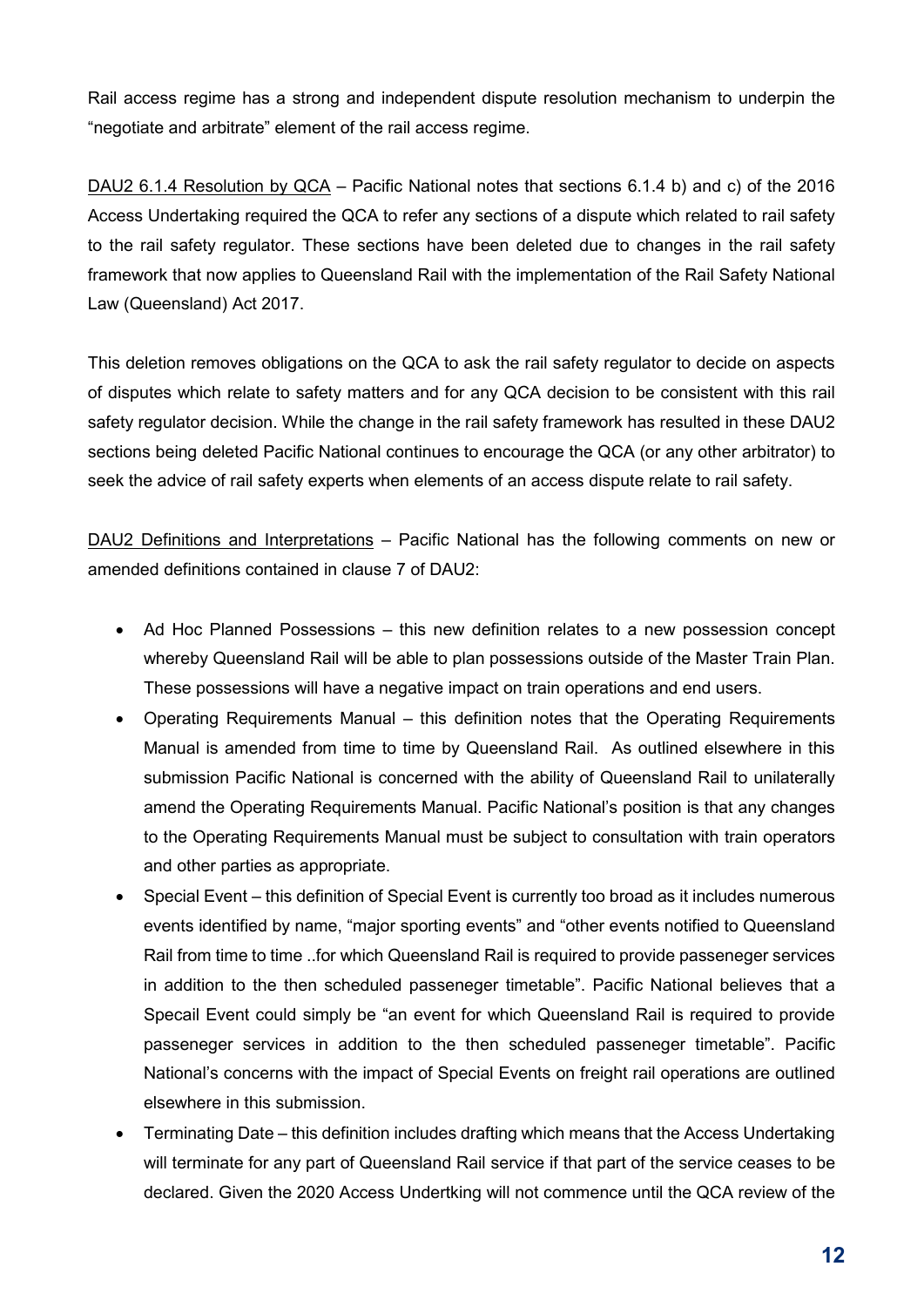declaration of certain rail assets is substantially progressed<sup>3</sup>, Pacific National believes that this current drafting in unnecessary and the drafting of DAU2 should be reviewed when there is more certainty as to the outcome of the declaration review.

DAU2 Schedule E 1.3 Capital Expenditure Report – The capital expenditure report referenced in Schedule E 1.3 should be submitted on 31 October in order to align with dates for the Annual Performance Report and Below Rail Financial Statements as proposed by Pacific National elsewhere in this submission.

DAU2 Schedule F Network Management Principles – The DAU2 Network Management Principles introduce the concept of an "Ad Hoc Planned Possession" which is a possession which adversely affects train services that is not in the master train plan and is not an urgent, emergency or planned possession. This "Ad Hoc Planned Possession" concept is then included in the DAU2 drafting alongside references to the master train plan. Pacific National queries why "Ad Hoc Planned Possessions" cannot be included in the master train plan (such possessions could be incorporated into the Master Train Plan with three months notice). The rationale for these possessions is unclear to Pacific National, but the existence of "Ad Hoc Planned Possessions" will allow Quensland Rail to undertake non-urgent maintenance which could not be planned three months in advance. This raises concerns with Queensland Rail's maintenance planning process.

This "Ad Hoc Planned Possession" concept will allow Queensland Rail to plan possessions outside of the Master Train Plan. These possessions will have a negative impact on train operations and end users. Pacific National believes that the references to "Ad Hoc Planned Possessions" in the Network management principles should be deleted.

DAU2 Schedule F 2.2 Daily Train Plan Principles – Clause 2.2 f) i) of the Network Management Principles has been amended to allow the daily train plan to be changed at least 48 hours out to allow for a Special Event. Clause 2.2 f ii) of the network management principles implies that while Queensland Rail should consult with access holders in relation to some changes to the daily train plan Queensland Rail is not required to consult with access holders in relation to daily train plan changes arising from a Special Event.

Pacific National has several concerns with the introduction of the concept of Special Events into DAU2. These include:

<sup>-</sup> $\,^3$  The declarations expire in September 2020 and the new Queensland Rail Access Undertaking commences July 2020.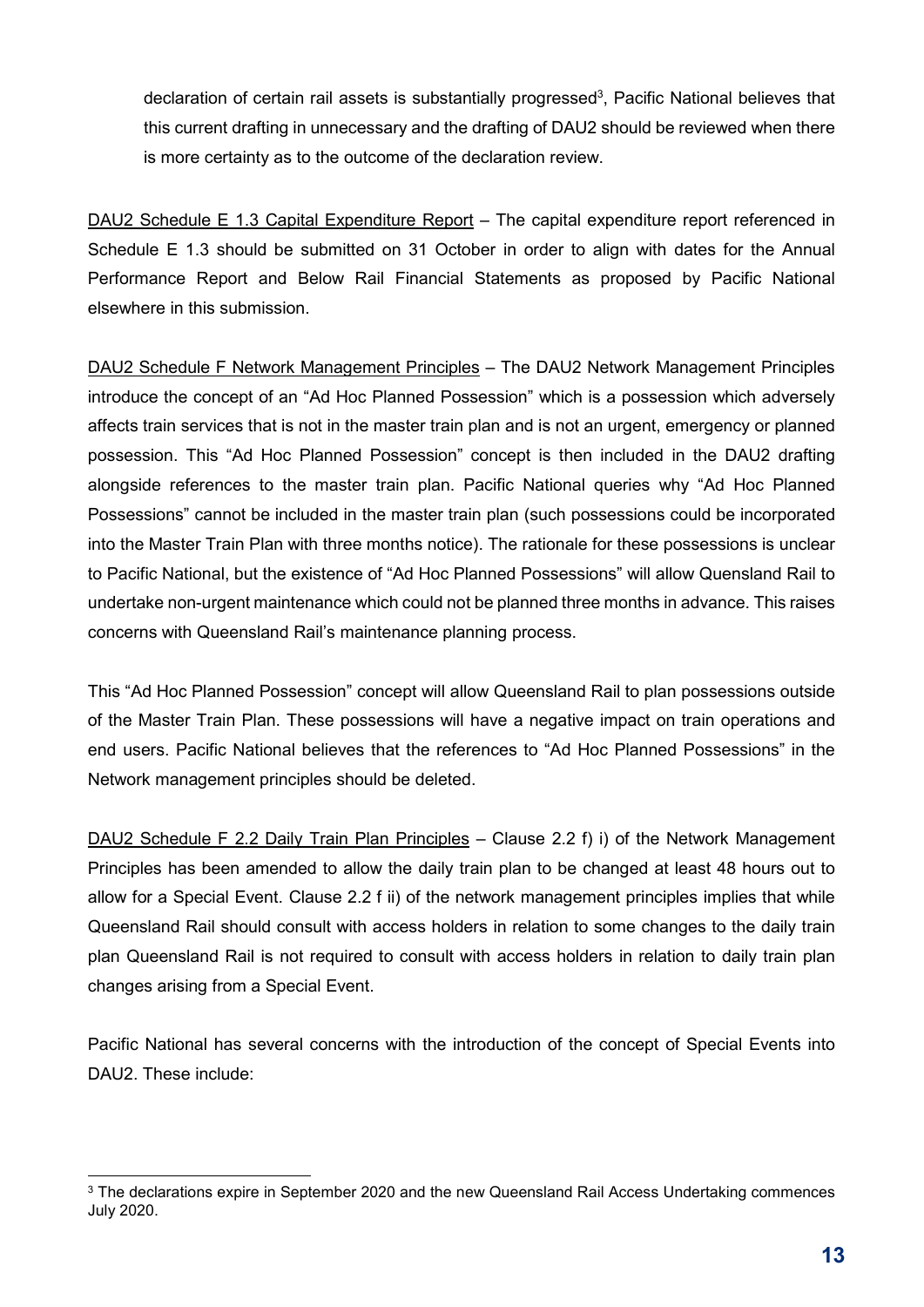- the occurrence of Special Events is typically known with certainty well in advance of 48 hours. Special Events should be included in the master train plan when known and in any event the Network Management Principles should be amended to only allow the daily train plan to be changed at least 5 business days out<sup>4</sup> to allow for Special Events;
- the current drafting of clause 2.2 f) ii) implies that Queensland Rail will not consult with rail operators, including Pacific National, in relation to Special Events. Pacific National believes that Queensland Rail should consult with rail operators on the five elements listed in the Network Management Principles clauses 2.2 f) i) A) to E); and
- Special Events can have a highly disruptive impact on freight train operations, consequently Queensland Rail should be obligated under the Network Management principles to use reasonable endeavours to find alternative train paths for freight train paths impacted by Special Events.

DAU2 Schedule F 2.4 Disputes - The 2016 Access Undertaking (clause 2.4 of the Network Management Principles) requires that if there is a dispute between Queensland Rail and an access holder in relation to a change in the master train plan then the change will not occur until the dispute is resolved under the Access Undertaking. Such a dispute could be lodged a day prior to the master train plan taking effect and the resolution of such a dispute may take several months.

Pacific National recognises that this drafting in the 2016 Access Undertaking may create problems for Queensland Rail, however Pacific National does not believe clause 2.4 of the Network Management Principles should be deleted (as proposed in DAU2). Rather Pacific National believes that the clause should be amended so that it states:

*… if there is a bona fide dispute between an Access Holder and Queensland Rail in relation to any proposed change or modification to the MTP and the dispute is notified to Queensland Rail at least 30 days prior to the commencement of the MTP the proposed change will not take effect until the dispute has been resolved using the dispute resolution provisions of the undertaking.* 

Under clause 2.1 d) of the Network Management Principles access holders have to be notified of changes to the master train plan at least three months in advance. Pacific National believes that allowing access holders 60 days to consider the master train plan and lodge a dispute while allowing Queensland Rail 30 days to re-schedule possessions is fair to both parties.

DAU2 Schedule F 3 Network Control Principles - Under the Network Management Principles clause 3 g) the concepts "on-time", "ahead" and "late" are determined by the scheduling of paths in the

<sup>-</sup>4 This timing would still allow for sporting events which may only be finalised a week before they occur.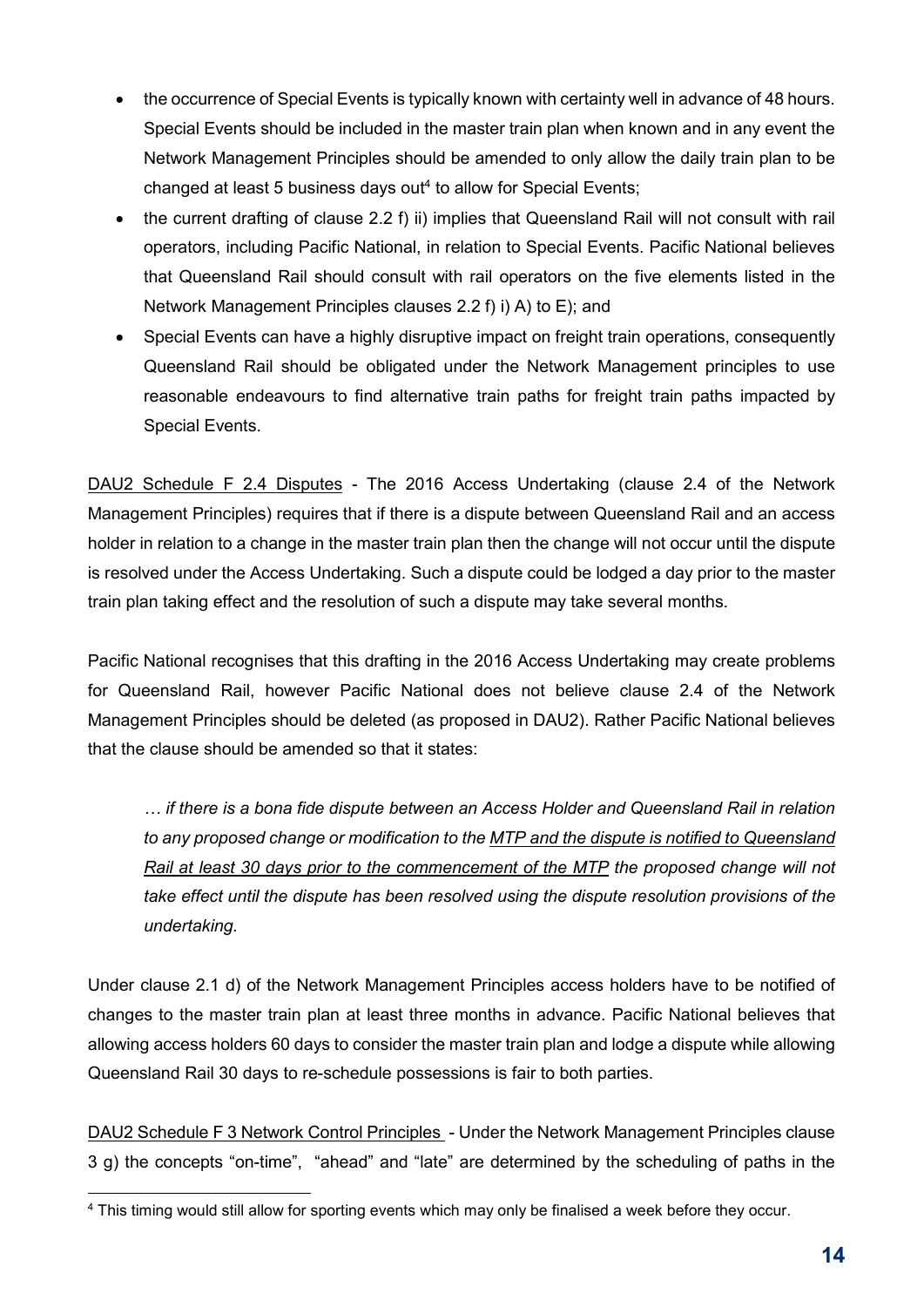daily train plan. Under current Queensland Rail practice this means that if trains are not on-time to the minute they are either "ahead" or "late", which means that under the Traffic Management Decision Making Matrix in Schedule F clause 3 h) these trains can be disadvantaged even if they are only a minute "ahead" or a minute "late". Pacific National believes that this approach to "on-time" operations for freight trains which may travel 1700 kilometres on the Queensland Rail network applies an unrealistic standard of accuracy to freight train operations.

Pacific National notes that under DAU2 Queensland Rail, in reporting on its own performance, takes a different approach to assessing "on-time" operations. For example:

- Under clause 5.1.2 ii) A) Queensland Rail reports on the number and percentage of trains that reach their destinations within an Allotted Time Threshold, where this Allotted Time Threshold for non-coal freight is 60 minutes; and
- Uner clause 5.1.2 x) Queensland Rail reports on the number and percentage of possessions that do not start or finish within 30 minutes of their scheduled time.

These examples show that Queensland Rail accepts that there is a measure of imprecision in scheduling trains and possessions and requiring freight rail operations to meet a standard of accuracy of a minute is potentially unreasonable.

A more flexible position on scheduling accuracy is taken by other freight rail network providers. Pacific National notes that other rail network providers typically use on-time windows of 15 minutes to determine if a freight train is "on-time" and scheduling and other consequences only occur if a train is outside of this 15 minute window.

Pacific National seeks that prior to approving the 2020 Access Undertaking that the QCA requires that Schedule F of the Access Undertaking provide an "on-time" window of 15 minutes to be applied to freight train scheduling. Pacific National believes that a similar "on-time" 15 minute window should be applied to Access Undertaking clauses 5.1.2 ii) A and 5.1.2 x).

DAU2 Schedule G Operating Requirements Manual (Not used) – the Operating Requirements Manual was included in the 2016 Access Undertaking; however, it has been removed from DAU2. Pacific National understands that this has been done to allow the manual to be amended without the need to amend the access undertaking.

Pacific National strongly believes that the Operating Requirements Manual should be included in the Access Undertaking as it is central to the operation of third party freight trains on the Queensland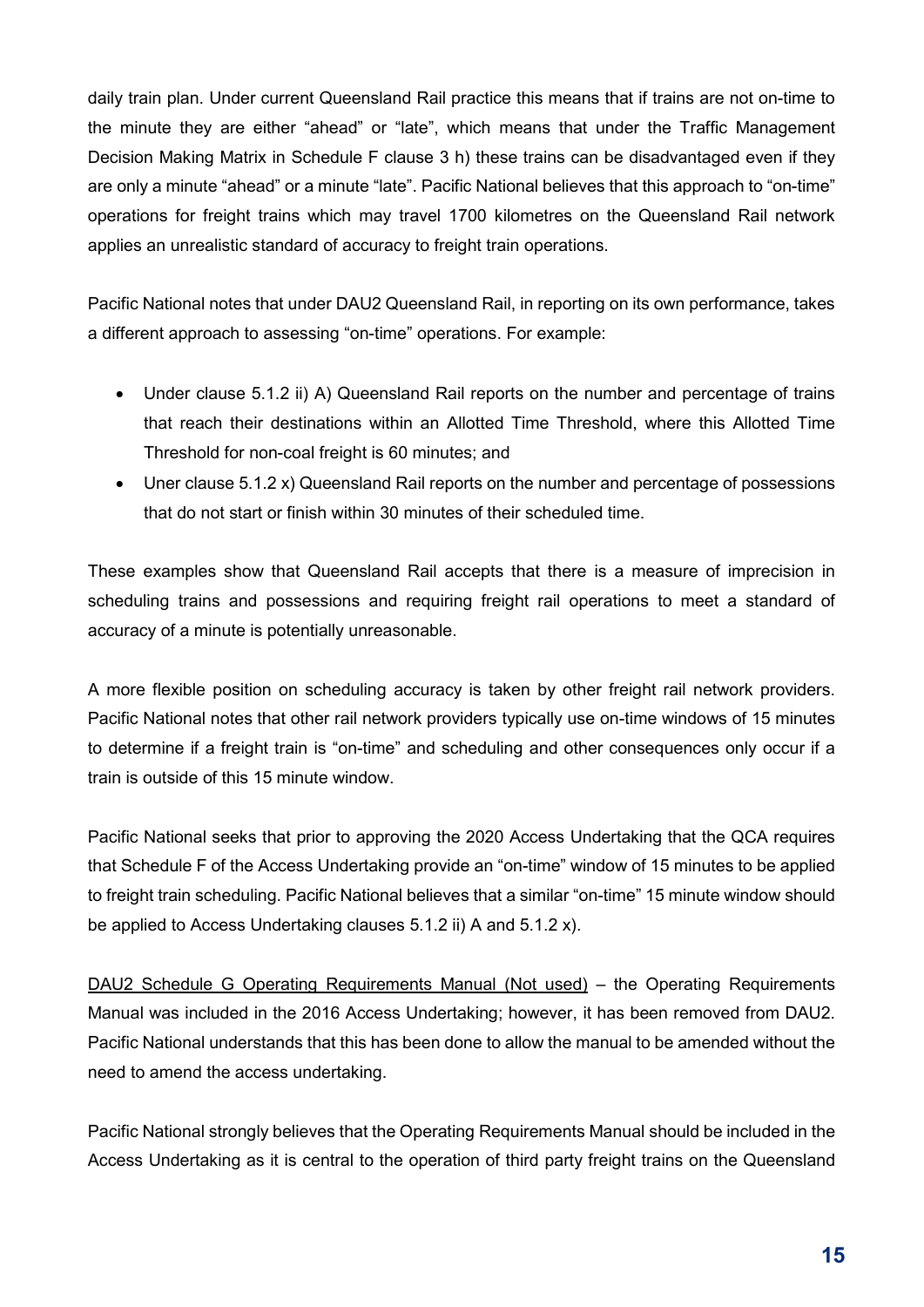Rail Systems. (This is evidenced by virtue of the fact that it is still referenced over 35 times in DAU2 and is a defined term).

Pacific National's primary concern is that the Queensland Rail can now unilaterally amend the Operating Requirements Manual in a manner which may have a material impact on third party train operations but there is no regulatory oversight of these unilateral amendments.

Ideally Pacific National believes that the Operating Requirements Manual should be reinstated in the Access Undertaking in order to assure access seekers, access holders and train operators that the Operating Requirements Manual is consistent with the Access Undertaking and Network Management principles and that any changes to the Operating Requirements Manual are subject to consultation and regulatory oversight.

At the very least, Pacific National seeks that the Access Undertaking binds Queensland Rail so that it cannot amend the Operating Requirements Manual without consulting with access seekers, access holders and train operators.

#### 5. Pacific National's Specific Comments on DAU2 Standard Access Agreement Drafting

In the various submissions Pacific National made to the regulatory process applying to the 2016 Access Undertaking, Pacific National consistently argued for standard form agreements for the Mt Isa Line and North Coast Line. Pacific National welcomed the implementation of a Standard Access Agreement for these lines in the 2016 Access Undertaking and seeks that Standard Form Agreements continue to be used.

Pacific National's specific comments on the Standard Access Agreement attached to DAU2 at Schedule H are outlined in this section 5. Note that most of these comments are focused on sections of the Standard Access Agreement which have been amended from the 2016 Access Undertaking but there are some comments on some unamended sections which Pacific National believes must be improved.

Pacific National notes that Queensland Rail has retained the tripartite form of the Standard Access Agreement, with amendments to the execution mechanism for execution to ensure that an effective contract is formed where an access holder nominates more than one rail operator. Pacific National recognises that there are benefits and disadvantages to this approach. For example, the tripartite format allows all parties to see what has been included in the agreement, but the format also requires agreement from three parties which can extend agreement negotiations. Pacific National has no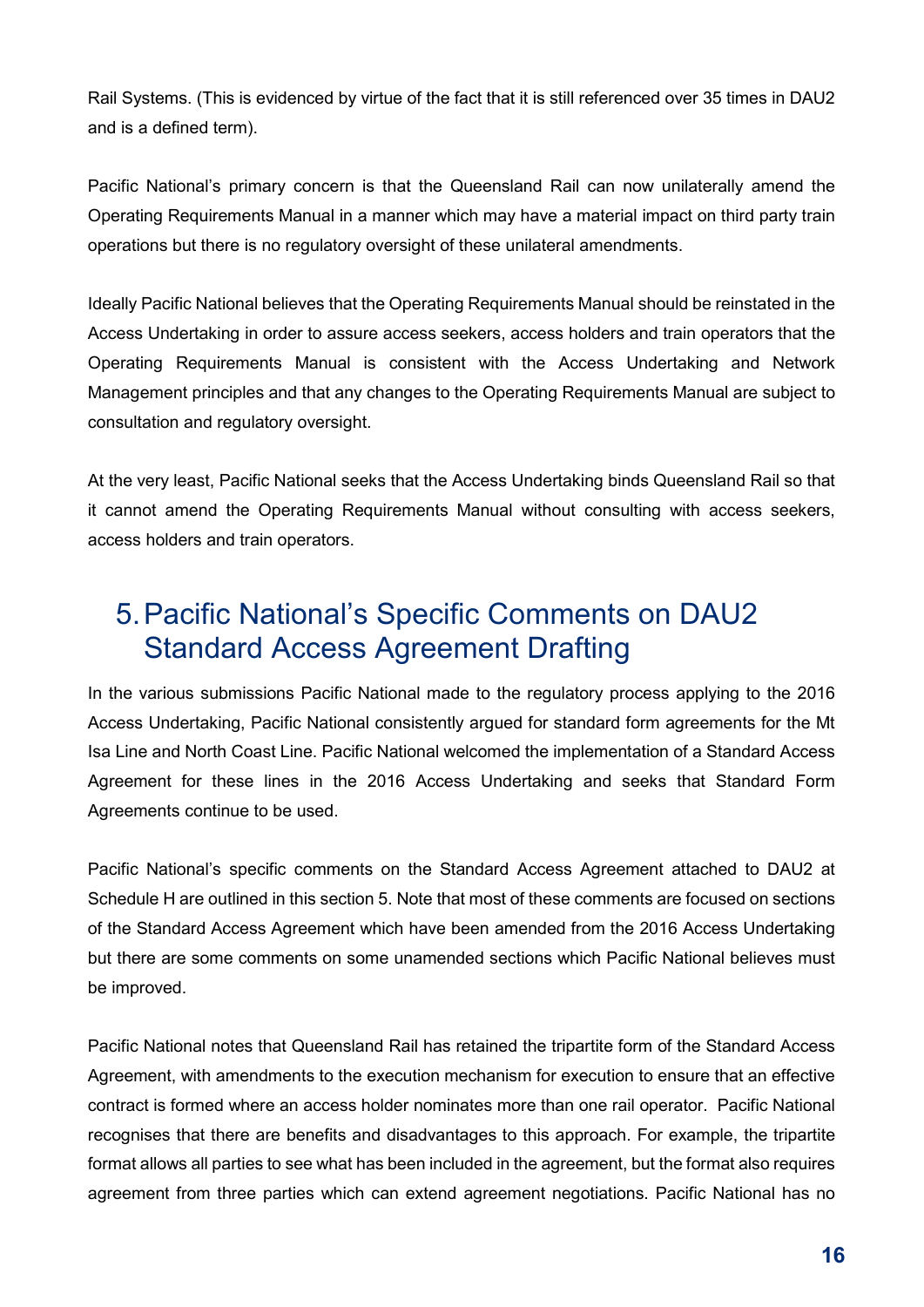fundamental concerns with the current tripartite form of access contracting for bulk and coal products<sup>5</sup> and is willing to work with end users and Queensland Rail to improve the current tripartite agreement. Alternatively, if there is a strong view that the contracting model should shift to separate access holder and train operator agreements Pacific National is willing to work with end users and Queensland Rail to implement these agreements.

Schedule H General – Pacific National notes that the phrase "in good faith" has been deleted from the Standard Access Agreement<sup>6</sup>. Pacific National queries why this wording has been deleted and believes that the wording should be reinstated.

Pacific National also notes that at various clauses<sup>7</sup> the operator or access holder is required to pay Queensland Rail's "costs and expenses". Pacific National is seeking that in these clauses the operator or access holder only be required to pay Queensland Rail's reasonable costs and expenses.

In addition, there are several minor drafting errors in 8.10 b) i) – the word "to" should be inserted after the word "relation".

Schedule H 1.3 Productivity and Efficiency Variations - The proposed deletion in clause 1.3 a) of the requirement to negotiate reduces the obligation on Queensland Rail to take productivity and efficiency into account. The new drafting requires Queensland Rail to consider proposals and have regard to certain factors. Pacific National believes that the obligation to negotiate, having regard to the list of factors, should be reinstated. Thus, the clause should read:

*… Queensland Rail must reasonably consider those proposed variations and negotiate in good faith having regard to factors including …* 

Schedule H 6.2 Obligation to Make Payments – Under clause 6.2 a) access holders are required to make payments in 10 business days. Pacific National believe that this payment time frame is shorter than rail industry practice. Pacific National believes that the payment term should be 45 days.

Schedule H 7.3 Compliance – The proposed deletion of clause 7.3 f) removes an obligation for Queensland Rail to notify the access holder or train operator of any failure or likely failure of Queensland Rail to comply with the agreement. Pacific National believes that this obligation should

<sup>-</sup>5 For intermodal services there are multiple end users on each train and consequently the access holder and train operator will be the same entity.

<sup>6</sup> Pacific National notes that the wording "in good faith" has been deleted seven time including clauses 1.3, 6.7, 8.8. 18.2 and schedule 3.

<sup>&</sup>lt;sup>7</sup> Pacific National notes that this wording occurs at 8.4 c), 10.2 c) 10.7 a) and 11 c).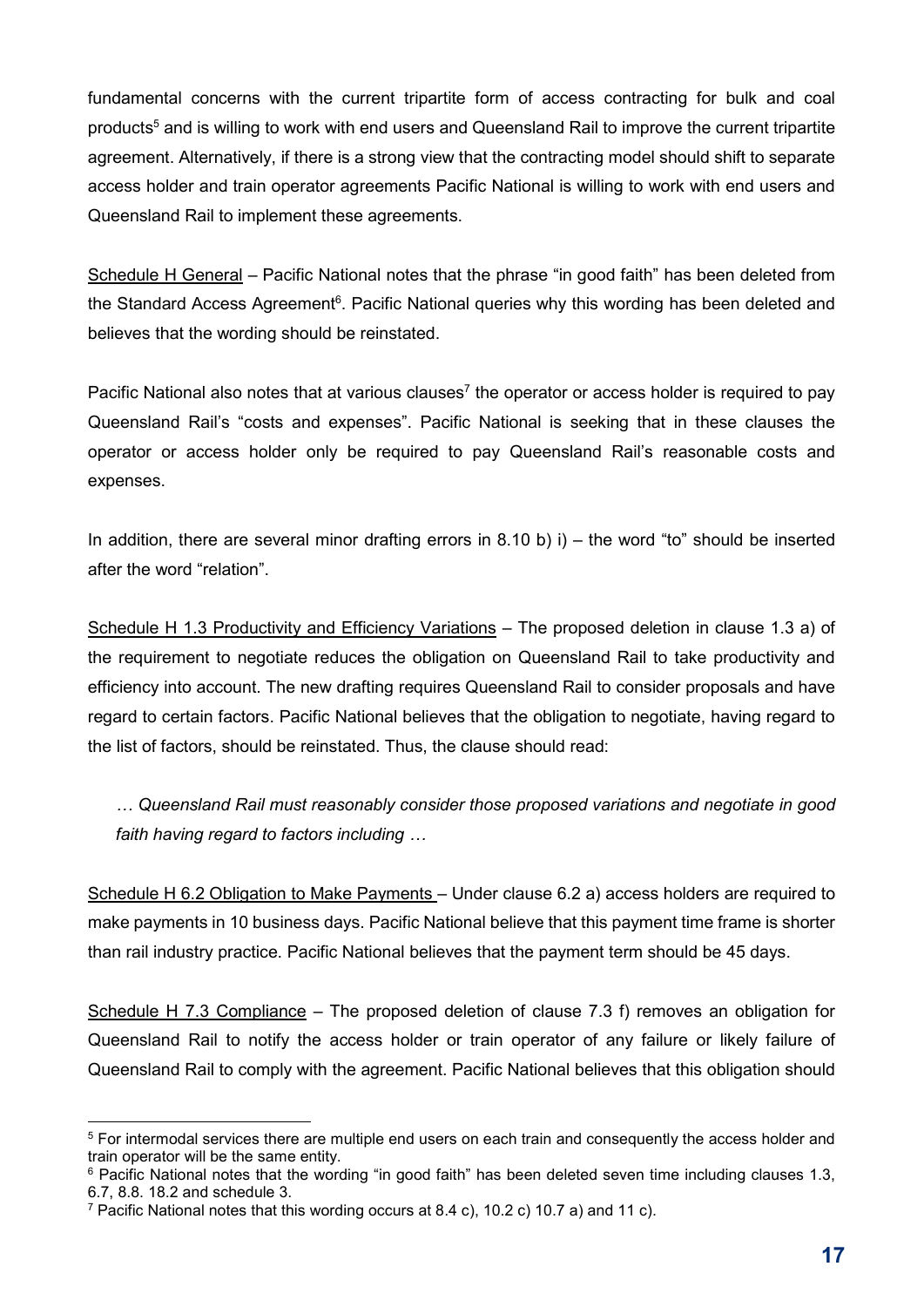be reinstated. It is reasonable for an access holder or train operator to receive notification from Queensland Rail if Queensland Rail are unable to comply with their obligations in the agreement.

Schedule H 8.4 Compliance - Similar to the point made in relation to clause 7.3 above, the proposed deletion of clause 8.4 d) removes an obligation for Queensland Rail to notify the access holder or train operator of any failure or likely failure of Queensland Rail to comply with the agreement. Pacific National believes that this obligation should be reinstated. It is reasonable for an access holder or train operator to receive notification from Queensland Rail if Queensland Rail are unable to comply with their obligations in the agreement.

Schedule H 10.2 Obstructions - Clause 10.2 c) should be amended so that it states "Queensland Rail may do anything that it considers reasonably necessary ..."

Schedule H 10.7 Noise Mitigation – Pacific National believes that this clause should include explicit wording that the dispute resolution clauses of the access agreement and Access Undertaking apply to noise mitigation management and payments.

Schedule H 12.2 Operators Carriage Indemnity -As currently drafted the clause appears to allow Queensland Rail to be indemnified in circumstances where Queensland Rail is negligent. Pacific National believes that if this is the intention then this clause should be amended to include wording that does not protect Queensland Rail in the event that Queensland Rail is negligent. In addition, Pacific National seeks the deletion of clauses 12.2 c) and 12.2 d).

Schedule H 13.4 Liability for Network – The proposed inclusion at 13.4 a) iv) seeks to further shift risk from Queensland Rail to train operators and access holders. Under this clause, except in relation to negligence, Queensland Rail is not liable for damage arising from the condition of the network, the failure of the network, the maintenance of the network or the failure of the network to meet performance levels (where these performance levels, as set out in Schedule 5 of the agreement, are currently undefined).

Pacific National does not accept the amendment as it further reduces Queensland Rail's liability and shifts risk to access holders and train operators. Queensland Rail should be responsible for its own performance and if it cannot meet its performance targets then it should be liable for the consequences of not meeting these targets. Queensland Rail's customers should not be required to bear the risk of Queensland Rail being unwilling to accept the risks which may arise from its inability to meet performance targets.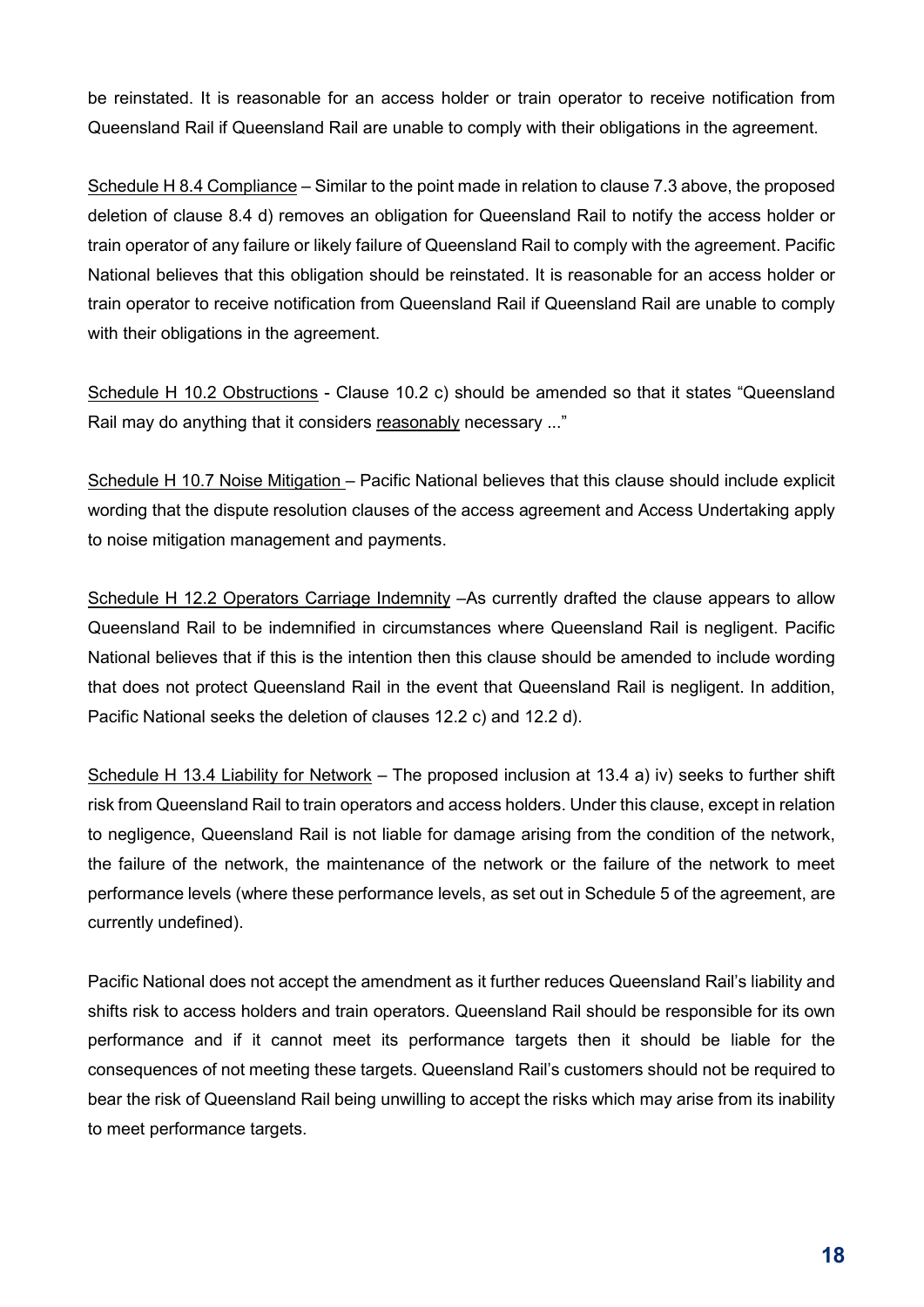Pacific National's position is that a risk should be borne by the party best able to manage the risk. In this instance Queensland Rail is best placed to manage the risk of not meeting its own performance targets and so should bear this risk. Shifting this risk to access holders who cannot manage the risk results in economically inefficient outcomes.

Schedule H 13.5 Claims in respect of delays to Train Movements – Pacific National believes that the definition of "emergency" contained in footnote 3 to clause 13.5 b) vii) should be shifted to the Definitions section of the access agreement.

Schedule H 15.2 Termination of Operator by Queensland Rail – Clause 15.2 a) should be amended to read:

*"the Operator fails in any material respect to perform or comply with this agreement, other than where this Agreement excludes the Operator's liability for that failure, or where the Operator is not otherwise liable under this Agreement for that failure"* 

This wording protects the Operator from termination of an agreement for failure if the Operator was not liable for that failure.

Schedule H 15.4 Termination by the Operator – Pacific National believes that a new subclause should be added to clause 15.4 which allows the operator to terminate the agreement in the event that Queensland Rail fails to comply with safety related obligations under the agreement.

Pacific National notes that Queensland Rail can terminate the agreement in the event that the operator fails to comply with safety related obligations under the agreement (clause 15.2) and, given the importance of safety, Pacific National believes that this wording should be reciprocal.

Schedule H 16.9 Claims – Pacific National believes that the wording in this clause is incorrect. The clause implies that claims are paid in respect to damage to the network; however Pacific National believes that its responsibility is to insure for third party liability (which may include damage) that Pacific National may cause to others (including Queensland Rail). As such any claim paid is for Pacific National's legal liability to Queensland Rail, not for damage to the network per se.

Pacific National believes that this clause should be redrafted.

Schedule H Clause 17 and Schedule 1 Item 11 Security - In Schedule 1 Item 11 the requirement for a security amount has been raised to be equal to six months access charges. If this is to be applied to all access seekers and access holders then this is unacceptable.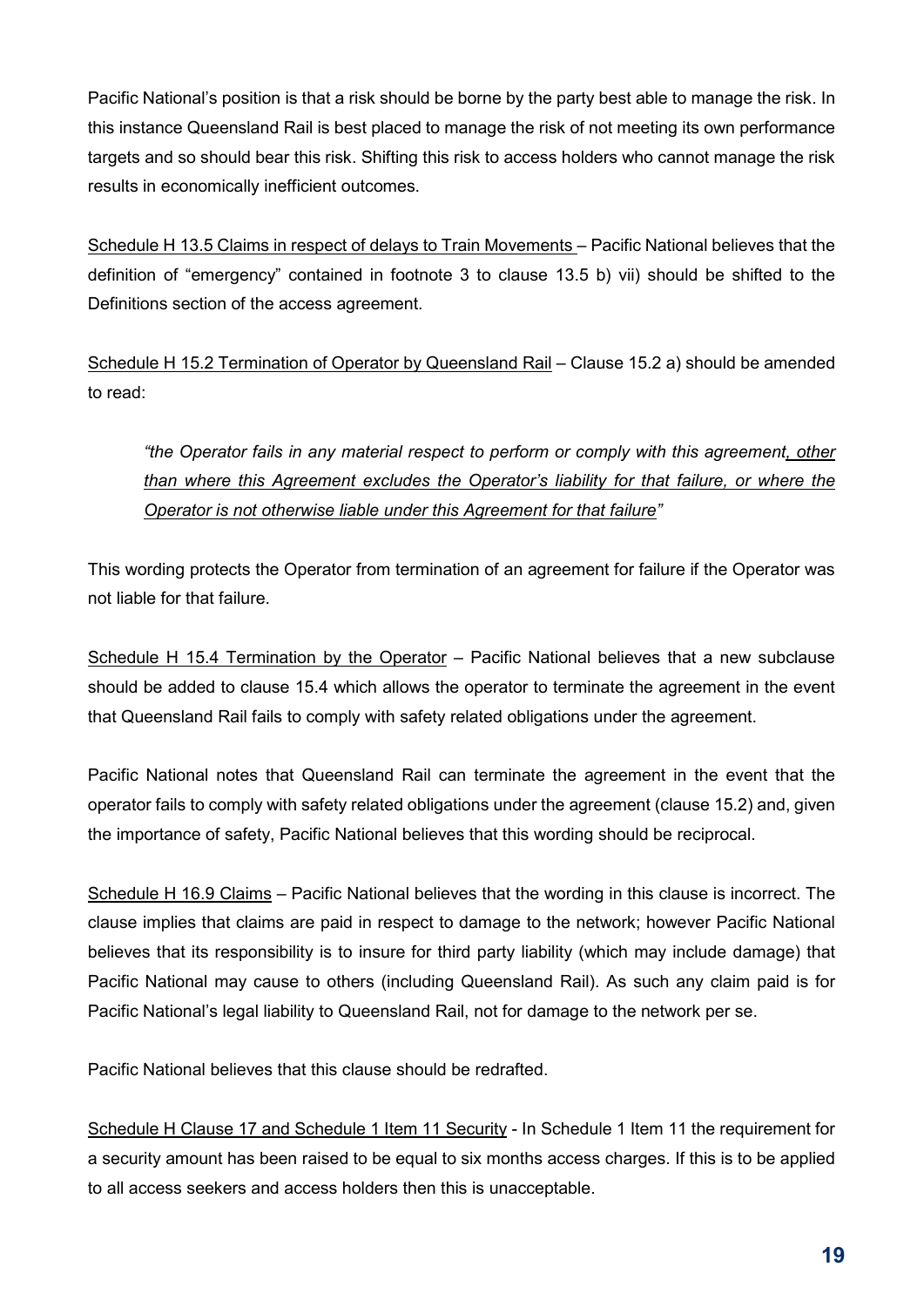Pacific National believes that clause 17 should be redrafted so that as a first step Queensland Rail considers the creditworthiness of an access seeker or an access holder on a case by case basis. To this end objective measures such as credit ratings should be used to assess creditworthiness. Following this review of security an access seeker or an access holder may then be required to provide security.

In any event the new requirement to provide security to cover six months of access charges is excessive. The wording should be reverted to the current wording.

Schedule H Clause 18.2 Adjustment for Material Change – This clause allows Queensland Rail to force increased Queensland Rail costs on to access holders in the event of a change in taxes, a change in law or a change in credit (including a change in funding).

Pacific National recognises that changes in taxes, laws and credit. are beyond Queensland Rail's control, however passing these costs through to access holders and operators (who almost certainly cannot fully pass these costs through to their customers) is a further example of Queensland Rail attempting to shift risk on to its customers, who are no better placed to manage this risk than Queensland Rail.

Schedule H Clause 21.1 Reduction and Relinquishment of Access Rights – As outlined elsewhere in this submission Pacific National strongly opposes the Queensland Rail approach to relinquishing access rights, and in particular the relinquishment fee that applies (where this fee is equivalent to 80 per cent of the present value of the aggregate take or pay charges payable on the path to the end of the contract term).

This relinquishment fee acts as a very strong disincentive for long term contracting for some freight operations. If QCA and Queensland Rail wish to promote increased efficiency and certainty in freight operations, then the relinquishment fee for freight must be re-assessed. The current Queensland Rail approach to relinquishment fees does not promote the most efficient utilisation of the rail network; rather it exists solely to protect Queensland rail's financial position.

Pacific National believes that clause 21 must be substantially amended so it better reflects operational realities (including for example, the increased uncertainty in intermodal supply chain contracting resulting from changes to DAU2 clause 2.9.3).

As a first step Pacific National believes that the relinquishment fee should not be linked to the present value of the aggregate take or pay charges payable on the path to the end of the contract term but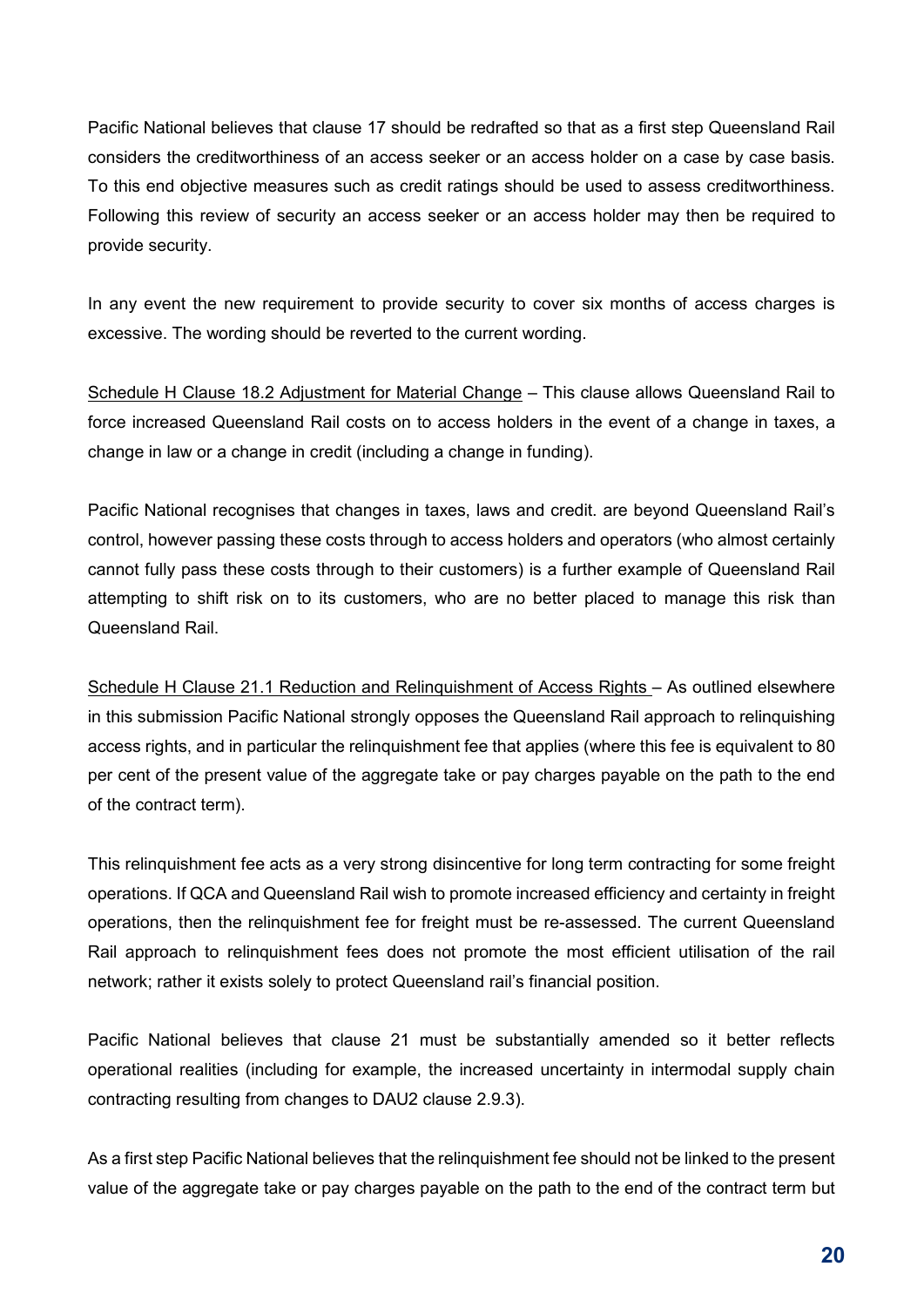instead should be determined by a simpler approach such as the take or pay charges payable for a much shorter period of time for the path being relinquished.

Further to the issue of Queensland Rail take or pay charging, Pacific National strongly believes that the Standard Access Agreement should be amended to require Queensland Rail to reimburse train operators for any take or pay charges incurred by the train operator on the Aurizon Network sections of North Coast Line track between Parana and Rocklands and between Kaili and Durroburra, where these Aurizon Network take or pay charges are directly attributable to a Queensland Rail cause. This matter goes to the principle that a risk should be borne by the party best able to manage the risk, and in this instance the risk should be borne by Queensland Rail.

Further to this matter Pacific National notes that when Aurizon Network and Queensland Rail were a single entity this was not an issue and it is only an issue due to the separation of these network.

Schedule H Clause 28.1 Definitions and Schedule 3 – The definition of "Access Charge Input" includes a reference to clause 0 and there are seven further references to clause 0 in Schedule 3. Pacific National believes that this may be a cross-referencing error and seeks that Queensland Rail and the QCA confirm that this cross-referencing is correct.

## 6. Conclusion

Pacific National has concerns with Queensland Rail's Draft Access Undertaking (DAU2). and the associated access agreement. The most important of these Pacific National concerns, as outlined in this submission are:

- Risk Shifting Pacific National believes that changes should be made to DAU2 to ensure risk is borne by the party best able to manage the risk and that freight rail operations are not disadvantaged by carrying inappropriate risk.
- Relinquishment Fees Pacific National believes that the DAU2 approach to relinquishment fees must be reviewed as it acts as a very strong disincentive for long term contracting and supply chain certainty.
- Possessions The new DAU2 concept of "Ad Hoc Planned Possessions" will allow Queensland Rail to undertake a greater number of possessions outside the master train plan to the detriment of train operators and end users.
- Numerous issues with DAU2 scope and drafting, including:
	- o The need to retain the Operations Requirement Manual in the access undertaking. Removing the manual from the access undertaking reduces the level of transparency and regulatory oversight applied to Queensland Rail's operational decision making;